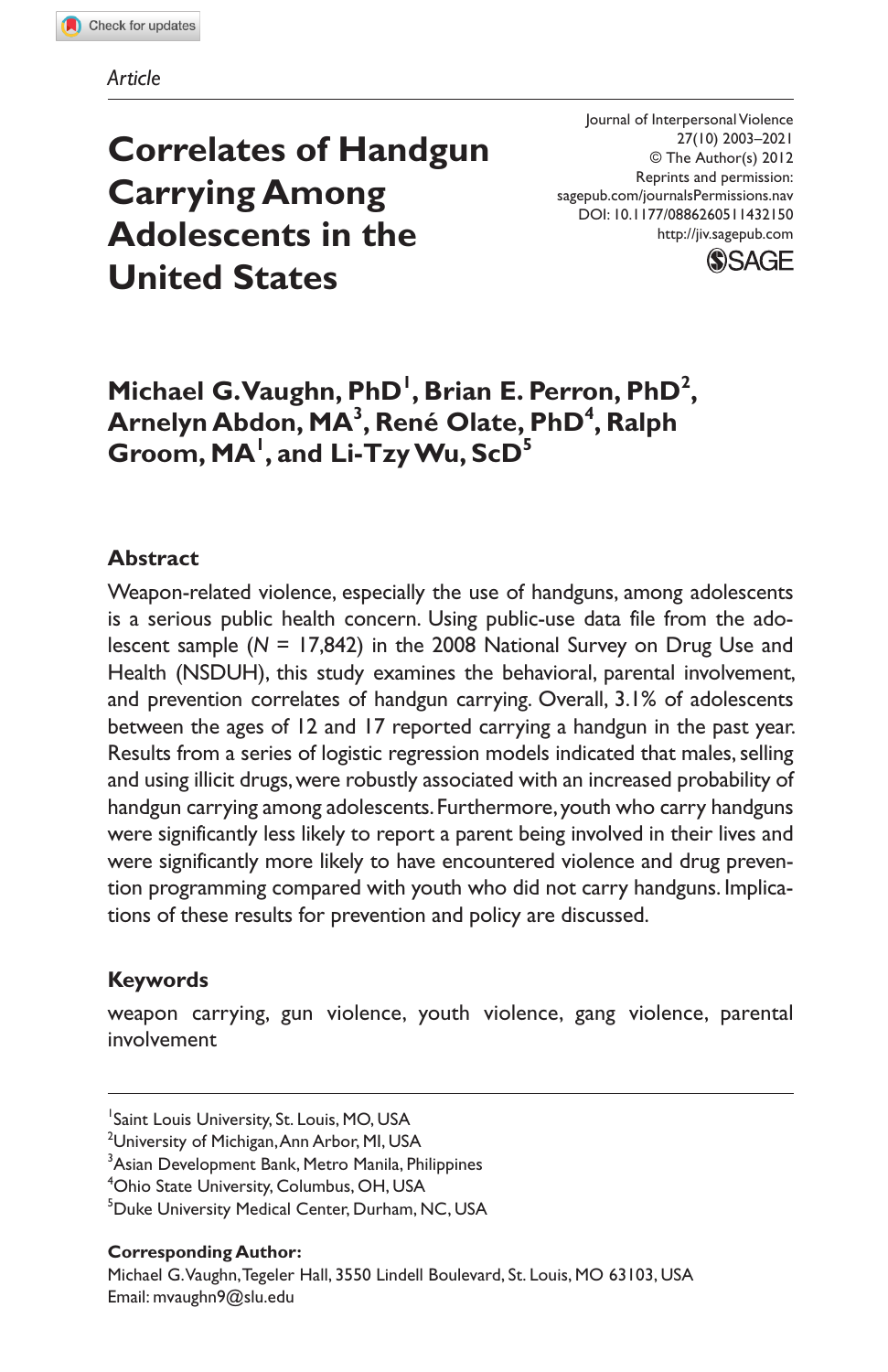#### **Introduction**

In recent decades handgun carrying and firearm use have become one of the central features within the culture of youth violence (Reich, Culross, & Behrman, 2002). Weapon-related violence, especially the use of handguns, among adolescents is a serious public health concern (Blum, 2001; Muula, Rudatsikira, & Siziya, 2008). Weapon carrying by adolescents in large measure represents a real or perceived need for self-protection among adolescents and predictably becomes more lethal when youth are carrying handguns (Blumstein, 2002). Youth handgun carrying is a powerful driver of youth violence and injury in the United States. As such, a better understanding of the correlates of this phenomenon is important to inform youth violence policy and prevention efforts.

Prior research on the extent of handgun carrying among youth has been carried out in various settings, including national surveys of adolescents in schools, smaller community studies of youth, and studies of high-risk populations such as youthful offenders. Wilkinson and Fagan (2001) have noted strengths and shortcomings of each of these sources. For example, national school-based survey's miss adolescents who have dropped out of school and are perhaps the most likely to carry a weapon. Studies of youthful offenders lack the representativeness necessary to generalize about handgun carrying among youth in the general population. Despite the limitations identified in these various data sources, handgun carrying can be reasonably measured by taking into account the relative merits inherent in these sources over time and the convergence of results across surveys.

Although the prevalence of weapon carrying among youth rose in the 1980's, there was a relative decline among high school students between 1991 (26.1%) and 2003 (17.1%) (Brener, Lowry, Barrios, Simon, & Eaton, 2004). However, research indicates that adolescents continue to have relatively easy access to handguns and that youth involved in delinquent acts are more likely to carry handguns than non-delinquent youth (Brown, 2004). Prior research also shows that males are more likely to carry handguns than females. In a cross-national survey of 161,082 students from 35 countries, Pickett and colleagues (2005) found that the prevalence of weapon carrying among adolescent males ranged from 10% to 21%, whereas the range for females was 2% to 5%. Adolescent males in the United States reported the highest prevalence of weapon carrying (22%) and the highest prevalence of carrying handguns.

In addition to gender differences, research has also identified racial and ethnic variations in weapon carrying among adolescents. Studies in the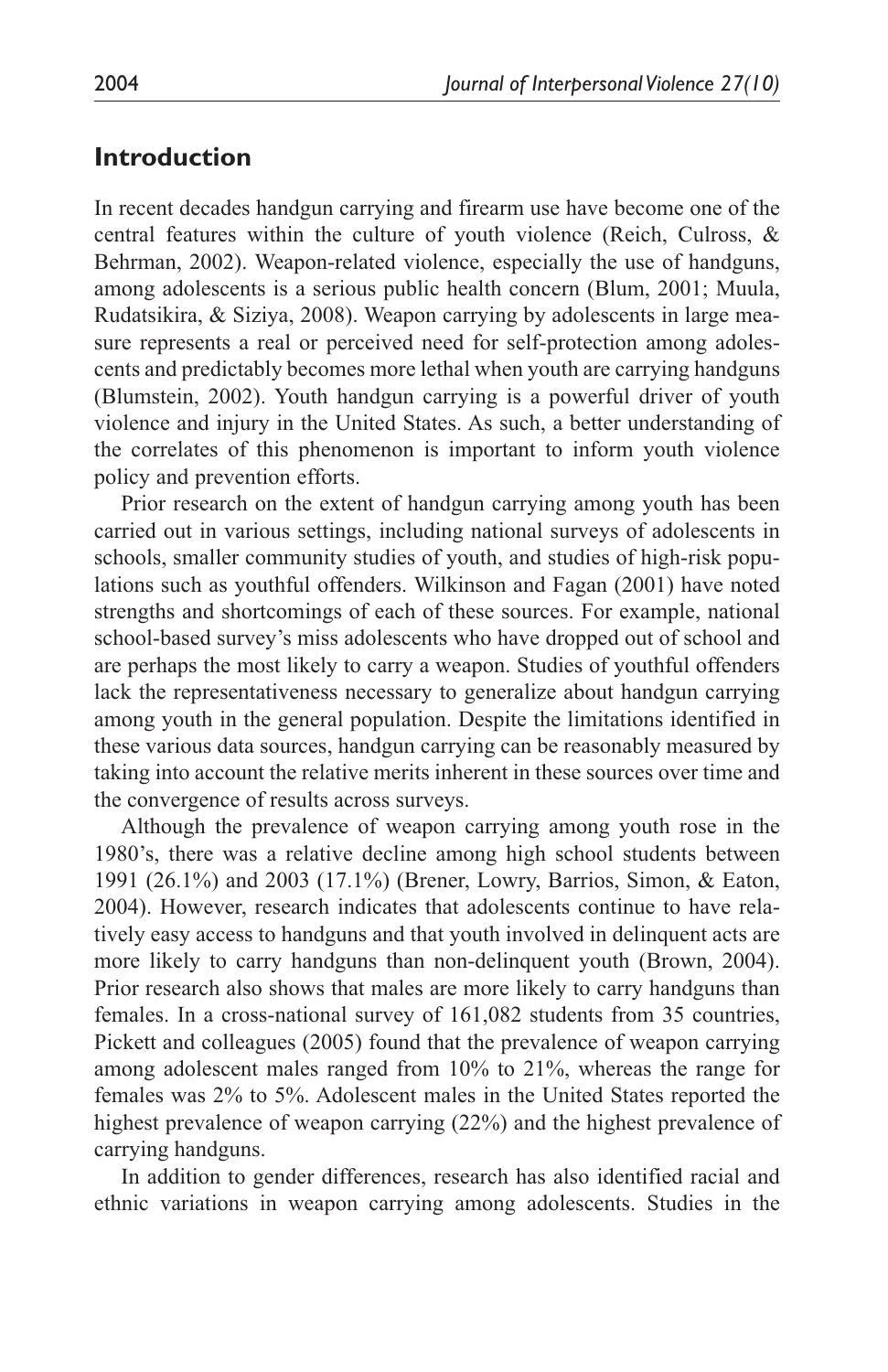United States indicate that African Americans and Latinos are more likely to carry weapons compared with Whites (Durant, Krowchuk, Kreiter, Sinal, & Woods 1999). These racial and ethnic differences in weapon carrying may reflect geographic differences and accompanying risk associated with particular areas of a youth's environments. For example, youth from central cities where African Americans and Latinos constitute a relatively high proportion of the population report greater rates of weapon carrying than youth from suburban and small town areas (Steinman & Zimmerman, 2003; Vaughan, McCarthy, Armstrong, & Walter, 1996). Availability of handguns also seems to vary geographically, presumably in communities where persons need handguns for self-protection. In a study that tested this notion using data from a national survey, Cook and Ludwig (2004) found wide variations in gun carrying based on the local robbery rate.

A number of behavioral variables have been found to be correlated with handgun carrying in previous studies, including gang affiliation, peer misbehavior, marijuana or other drug use, selling drugs, aggression, and fighting (Kulig, Valentine, Griffith, & Ruthazer, 1998; Lizotte, Krohn, Howell, Tobin, & Howard, 2000; Wilkinson & Fagan, 2001; Vaughn, Howard, & Harper-Chang, 2006). The relationship between handguns, selling drugs, and violence is consistent with one major viewpoint known as the *drug-gun diffusion hypothesis* (Blumstein & Wallman, 2000). The drug-gun diffusion hypothesis states that youth involved in dangerous illegal drug markets are likely to carry handguns for self-protection and the resolution of disputes (Blumstein & Wallman, 2000).This is not so surprising given the nature of interpersonal encounters that are often violent or at least threatening among gang members and illicit drug sellers, which often go hand in hand. Although a lower level of attachment and parental supervision increases the likelihood of many risky behaviors, the mechanism is unresolved. Importantly, few, if any, large-scale studies have examined the association of parental involvement with handgun carrying. This is surprising because it seems plausible that handgun carrying can be attenuated by greater levels of parental involvement and general guardianship.

To extend the notion that adolescents carry handguns for self-protection into practical prevention efforts, answers to several questions need to be addressed. For example, what are the sociodemographic and substance use correlates of handgun carrying? To what extent are youth who carry handguns less likely to have a parent involved in their lives and in what aspects? Do youth who carry handguns encounter or participate in drug and/or violence prevention programs? National studies have not established the role that behavioral variables such as substance use, parental involvement and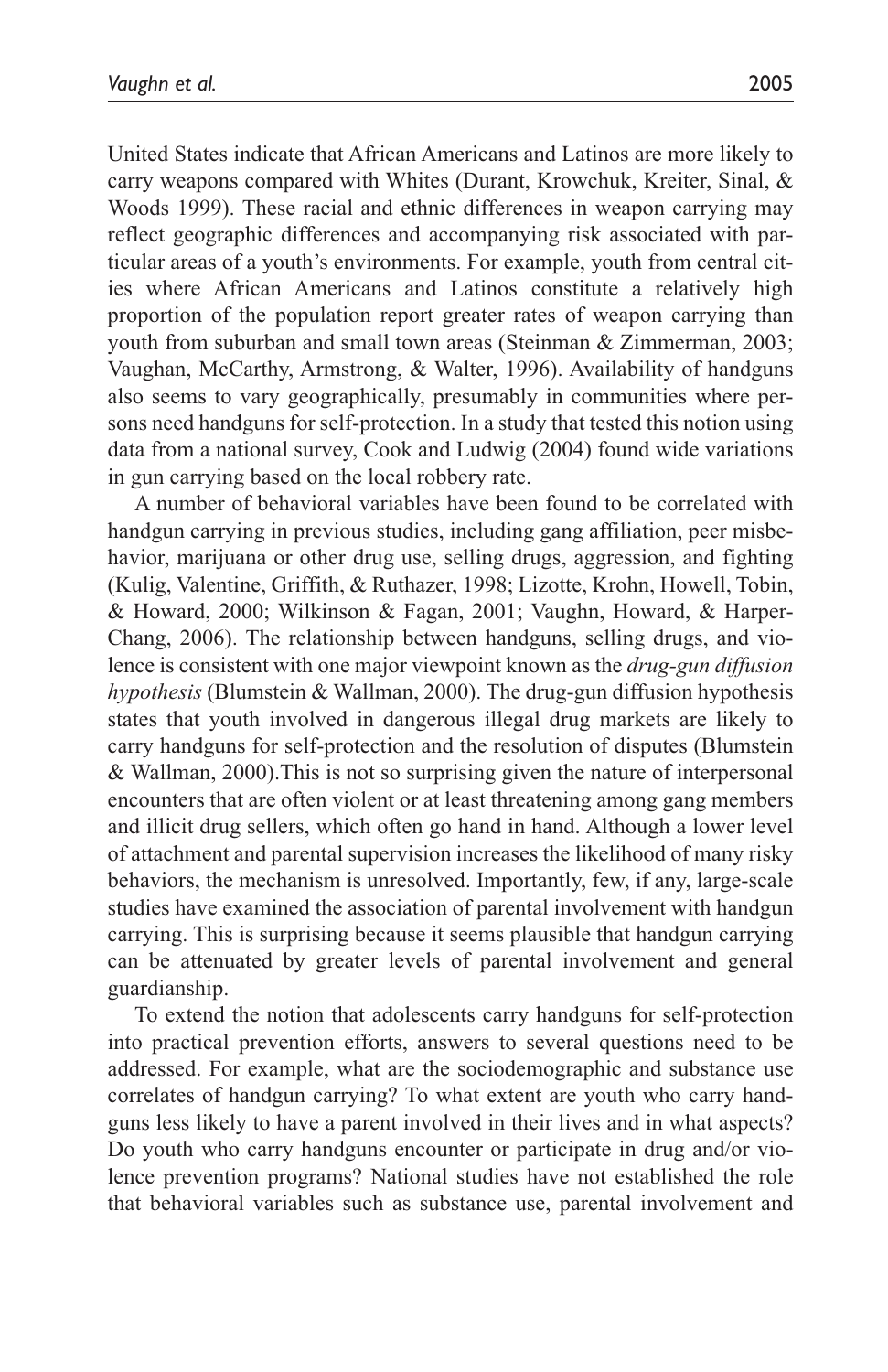supervision, and contact with prevention services has on handgun carrying among youth. Thus, we employ a data set (National Survey on Drug Use and Health [NSDUH]) that has the necessary variables to answer these questions. With respect to substance use, it is useful to know what particular illicit drugs are associated with handgun carrying as this suggests they are crimogenic. Variables that reflect particular forms of parental involvement and supervision are included because merely targeting behavioral risk factors without prevention or policy efforts that strengthen parenting and parental ties to adolescents may be inefficient since parents are involved in the supervision and socialization of youth. It is also important to know what the influences of school and community prevention and treatment programming have on youth who carry handguns. As such, the goal of the present study is to answer the aforementioned research questions and contribute to the empirical foundation that informs prevention and policy developments aimed toward reducing handgun carrying among adolescents in the United States.

### **Method**

### *Sample and Procedures*

This study is based on public-use data from the 2008 NSDUH (Substance Abuse and Mental Health Services Administration [SAMHSA], 2009). NSDUH is designed to provide population estimates of substance use and health-related behaviors in the U.S. general population. It uses multistage area probability sampling methods to select a representative sample of the U.S. civilian, non-institutionalized population aged 12 years or older for participation in the study. Multistage sampling designs are commonly used designs when attempting to provide nationally representative estimates. This is because interviewing all participants is not feasible so larger units are the first stage selected from with subsequent levels of strata partitioned until individuals from households are selected. With respect to the NSDUH, all 50 states and the District of Columbia were employed. Within this state-level stage one sample, secondary sampling units (stage two) were based on regions within states with large states composed of 48 regions and remaining states parsed in 12 regions. Census tracts within these secondary sampling regions were then used to select household or dwelling units and individuals from. Study participants include household residents; residents of shelters, rooming houses, and group homes; residents of Alaska and Hawaii; and civilians residing on military bases. To improve the precision of drug use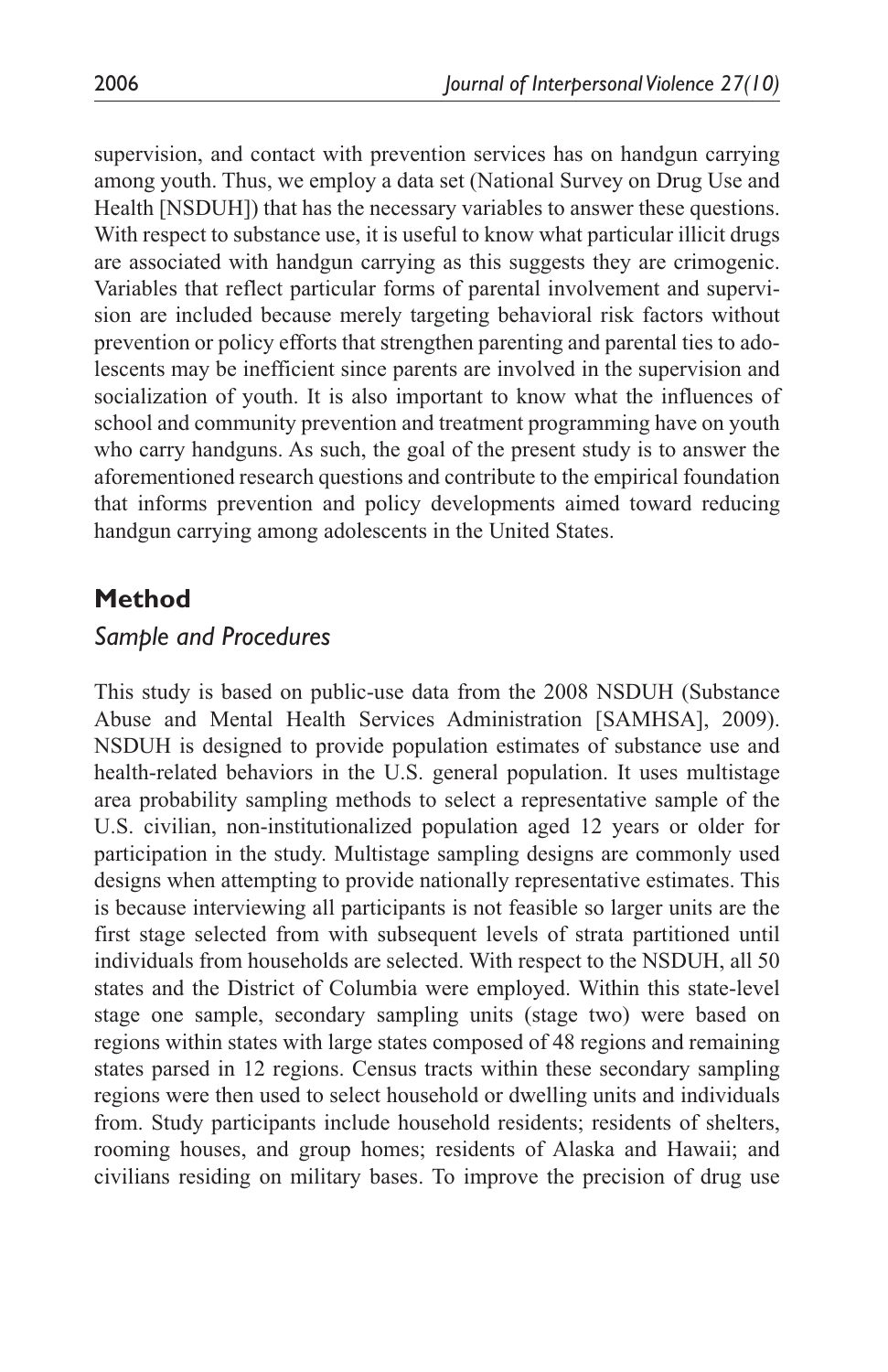estimates for subgroups, adolescents aged 12 to 17 years and young adults aged 18 to 25 years were oversampled.

NSDUH study participants were interviewed in private at their places of residence. Potential participants were assured that their names would not be recorded and that their responses would be kept strictly confidential. Participants were paid US\$30 for their participation. All field interviewers signed a confidentiality agreement, and the procedures and protections were carefully explained to potential participants in the informed consent protocol. The NSDUH interview uses a computer-assisted interviewing (CAI) methodology to increase the likelihood of valid respondent reports of illicit drug use behaviors (SAMHSA, 2009). The CAI methodology includes a combination of computer-assisted personal interviewing (CAPI) and audio computerassisted self-interviewing (ACASI) methodologies. ACASI is designed to provide the respondent with a highly private and confidential means of responding to questions and is used for questions of a sensitive nature (e.g., substance use). Respondents read questions on the computer screen or questions were read to respondents through headphones, and then respondents entered their responses directly into the computer.

A total of 68,736 respondents aged 12 years or older completed the 2008 survey. Weighted response rates were 89% for household screening and 74.4% for interviewing (SAMHSA, 2009). Each independent, cross-sectional NSDUH sample was considered representative of the U.S. general population aged 12 years or older. NSDUH design and data collection procedures have been reported in detail elsewhere (SAMHSA, 2009). The current study restricted analyses to the adolescents aged 12 to 17 years  $(N = 17,842)$ . The mean age of the sample is 14.6 years old  $(SD = 1.7)$ . The respondents were evenly distributed between males (51.0%) and females (49.0%), but are unevenly distributed in terms of race/ethnicity. More than half of the respondents are White (58.7%), 17.7% are Hispanic, and 14.0% are African American. The annual family income of 15.8% of the sample is less than US\$20,000; 32.6% have income between US\$20,000 and US\$49,999; 19.4% have income between US\$50,000 and US\$74,999; and 32.2% have more than US\$75,000 annual family income.

#### *Measures*

*Handgun carrying*. Adolescents who carried handguns (*N* = 628) were identified based on whether they responded affirmatively to the question "During the past 12 months, how many times have you carried a handgun?"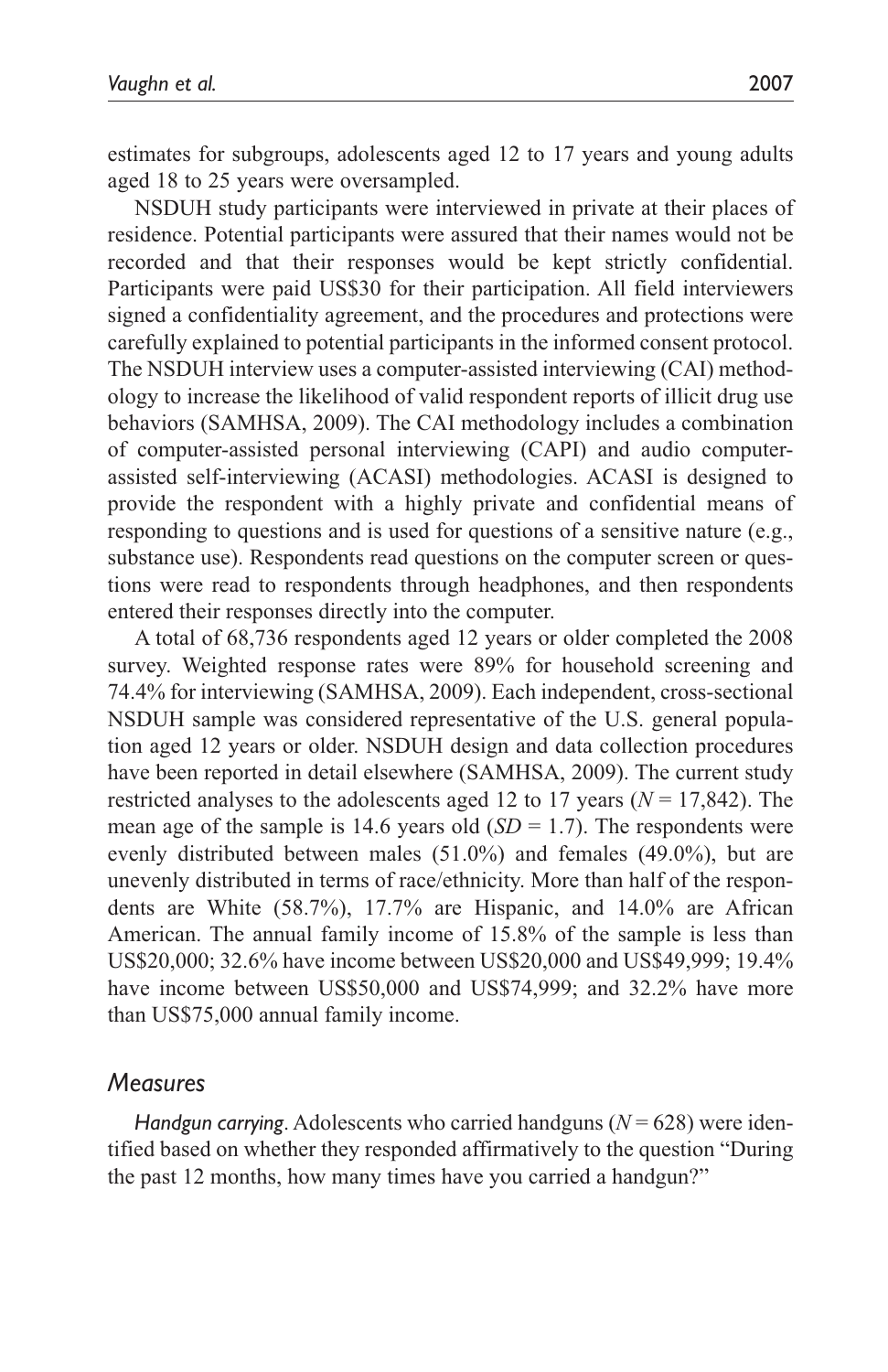*Behavioral variables*. A host of risk-related variables including substance use and delinquent behaviors were used. Substance use variables assessed were self-reported past-year use of alcohol, tobacco, and illicit drugs (marijuana, inhalants, hallucinogens, cocaine/crack, heroin). These were dichotomously measured as use and nonuse. Delinquent variables were self-reported past-year selling of illegal drugs, stealing an item worth US\$50 or more, attacking someone with the intent to injure, arguing or fighting with a parent, serious fighting at school or work, and carrying a handgun. These were also measured dichotomously (i.e., *yes* or *no*). Two dichotomously coded items were used to assess risk propensity including, "How often do you get a real kick out of doing things that are a little dangerous?" and "How often do you like to test yourself by doing something a little risky?"

*Sociodemographic and mental health covariates*. The following demographic variables were used: Gender, race/ethnicity (non-Hispanic White, non-Hispanic Black, Hispanic, and Other [American Indian or Alaska Native, Asian, other Pacific Islander or Native Hawaiian, and persons reporting more than one race)), school status (in school vs. not in school), having a father in the home or not, ever jailed or incarcerated, total annual family income (less than US\$20,000, US\$20,000 to US\$49,999, US\$50,000 to US\$74,999, and US\$75,000 or more), and metropolitan population density (classified as large,  $\geq 1$  million; small,  $\leq 1$  million; and nonmetropolitan areas). Family income was ascertained by asking respondents: "Of these income groups, which category best represents your total combined family income during the previous calendar year?" Because adolescents are often unable to provide accurate estimates about family household income responses from an adult or other household member were provided. In addition, we also examined lifetime history of depression and anxiety. This was based on whether respondents were told by a doctor or medical professional that they had either of these disorders.

*Parental involvement covariates*. Seven items were used to assess various forms of parental involvement. The original questions had a response format of always, sometimes, seldom, and never. These were subsequently dichotomized into always/sometimes and seldom/never to enhance interpretability. Sample items included "During the past 12 months, how often did your parents provide help with your homework when you needed it?" "During the past 12 months, how often did your parents limit the amount of time you went out with friends on school nights?" and "During the past 12 months, how often did your parents tell you they were proud of you for something you had done?"

*Youth experience covariates.* Seven items  $(0 = no, 1 = yes)$  were used to assess experiences that youth had with prevention programming both in and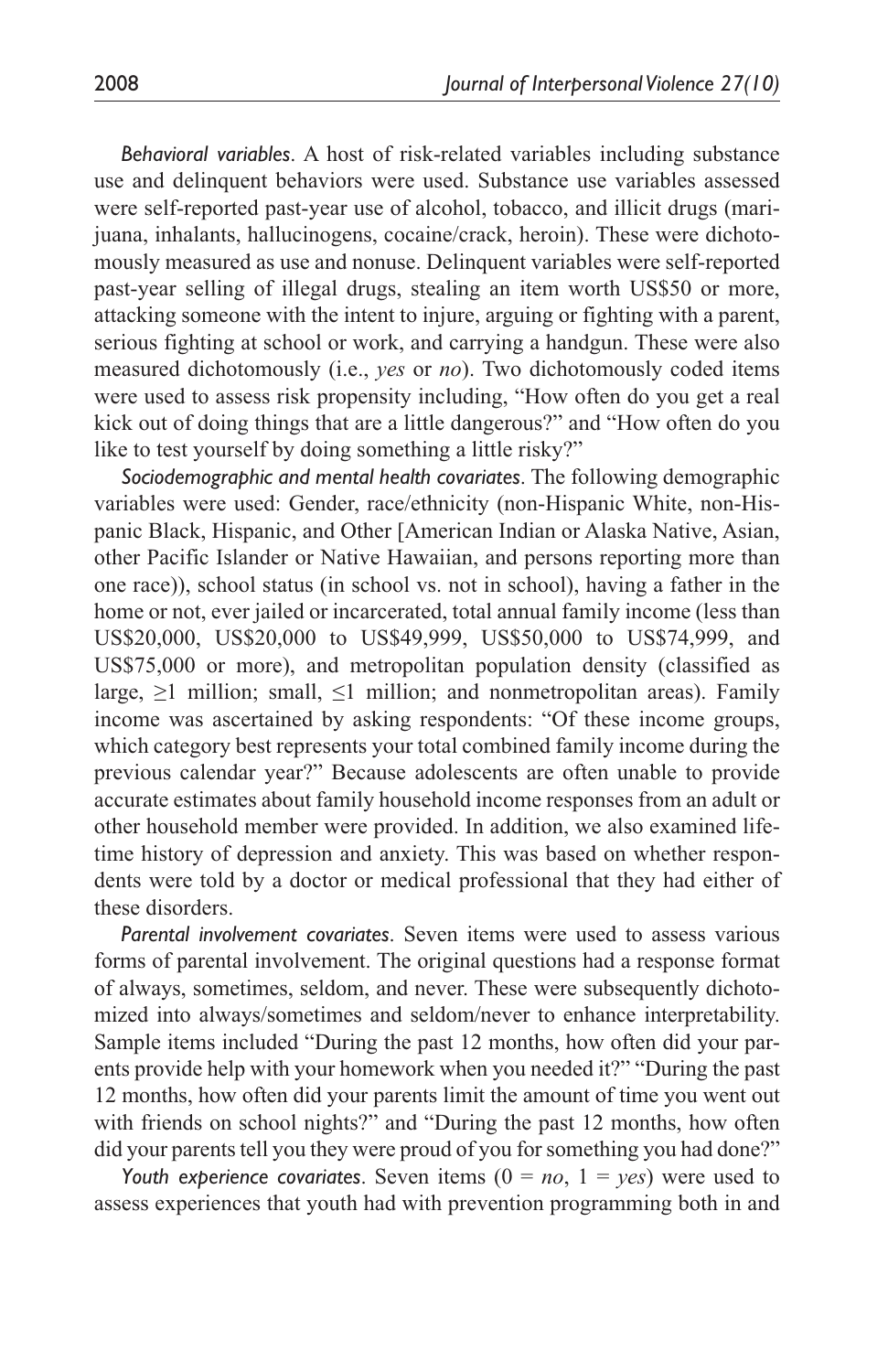out of school. Sample items included "During the past 12 months, have you participated in a violence prevention program where you learn ways to avoid fights and control anger?" "During the past 12 months, have you participated in an alcohol, tobacco or drug prevention program outside of school where you learn about the dangers of using and how to resist using, alcohol, tobacco, or drugs?" and "During the past 12 months, in how many different kinds of school-based activities, such as team sports, cheerleading, choir, band, student government, or clubs, have you participated?"

## *Statistical Analysis*

Weighted prevalence estimates and standard errors were computed using Stata 11SE (StataCorp, 2007). This system implements a Taylor series linearization to adjust standard errors of estimates for complex survey sampling design effects including clustered data. A series of multiple logistic regression analyses were conducted to first assess the associations between demographic and behavioral variables and handgun carrying. Next, we examined the associations of prior youth experiences, including contact with prevention programming, with handgun carrying. Finally, we assessed the associations of indicators of parental supervision and involvement with handgun carrying. Final adjusted models controlled for the influences of age, race/ ethnicity, gender, family income, and lifetime anxiety and depression. Adjusted odds ratios (AORs) and 95% confidence intervals are presented to reflect association strength. AORs were considered statistically significant only if associated confidence intervals did not include the value 1.0.

## **Results**

# *Sociodemographic and Behavioral Correlates of Handgun Carrying*

The overall prevalence of handgun carrying in the past year by youth aged between 12 and 17 years was 3.1%. Table 1 shows the sociodemographic and behavioral characteristics of youth who have and have not carried a handgun. Adolescents reporting a history of handgun carrying were significantly more likely to be male ( $OR = 4.57$ , 95% CI = [3.43, 6.09]) and to have been incarcerated ( $OR = 3.83$ ,  $95\%$  CI = [2.84, 5.18]). There were no significant differences found with respect to race/ethnicity, not in school, and not having a father in the home.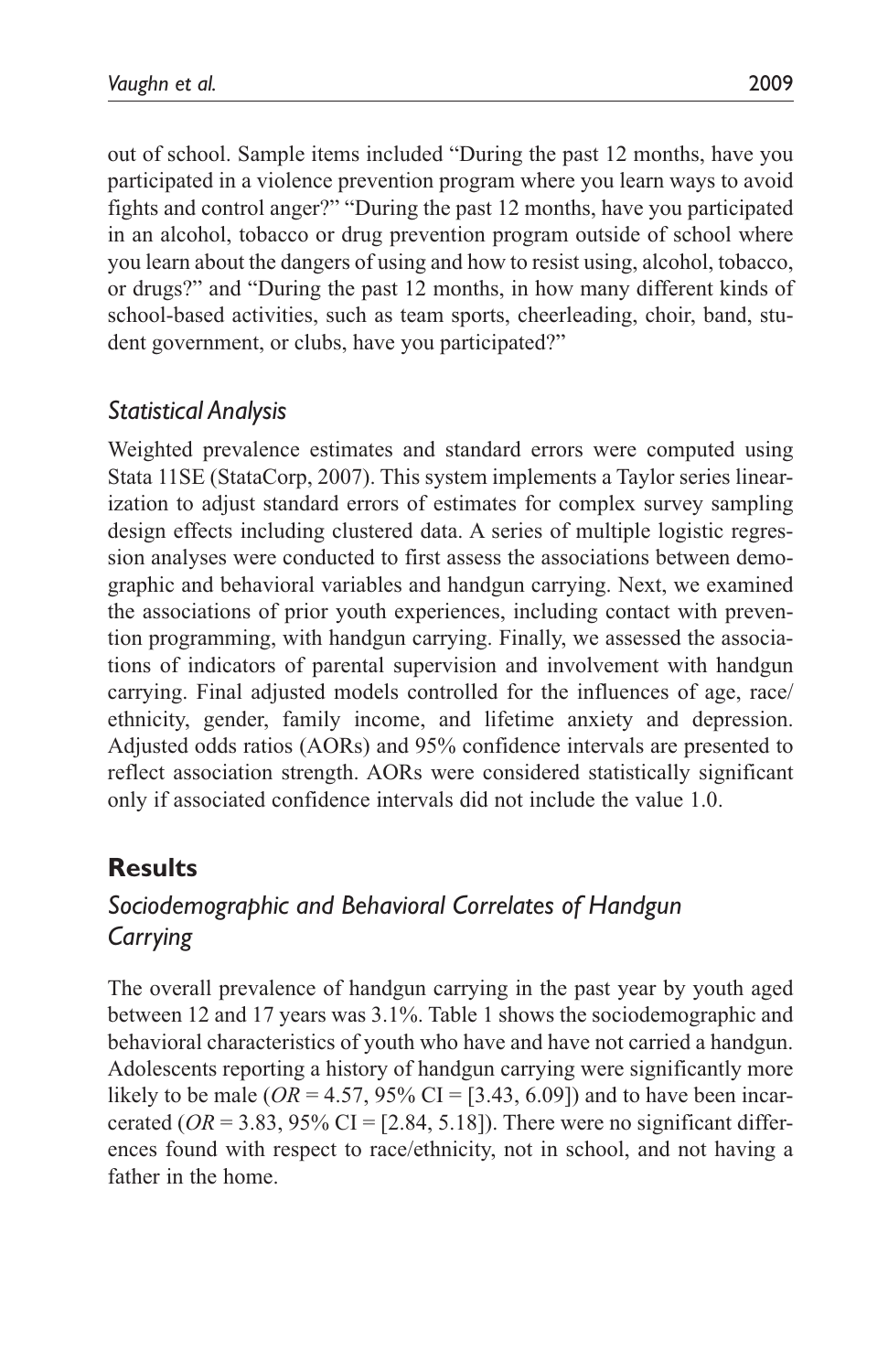|                                             |               | Handgun Carrying |       | No Handgun Carrying |                 | Unadjusted OR  |                 | Adjusted OR <sup>a</sup> |
|---------------------------------------------|---------------|------------------|-------|---------------------|-----------------|----------------|-----------------|--------------------------|
|                                             | ৯ৎ            | 95% CI           | ৯ৎ    | 95% CI              | ৯ৎ              | 95% CI         | ৯ৎ              | 95% CI                   |
| Sex                                         |               |                  |       |                     |                 |                |                 |                          |
| Male                                        | 4.97          | [4.41, 5.60]     | 95.03 | [94.40, 95.59]      | 4.53            | [3.41, 6.03]   | 4.57            | [3.43, 6.09]             |
| Female                                      | $\frac{4}{1}$ | [0.88, 1.47]     | 98.86 | [98.53, 99.12]      | $00 -$          |                | 00.1            |                          |
| Race/Ethnicity                              |               |                  |       |                     |                 |                |                 |                          |
| African American                            | 3.31          | [2.61, 4.20]     | 96.69 | [95.80, 97.39]      | CO.             | [0.77, 1.37]   | $-0.1$          | [0.79, 1.46]             |
| Hispanic                                    | 2.59          | 1.94, 3.45       | 97.41 | [96.55, 98.06]      | 0.80            | [0.57, 1.11]   | 0.79            | [0.55, 1.13]             |
| Other                                       | 2.81          | 1.59, 4.90       | 97.19 | [95.10, 98.41]      | 0.87            | [0.48, 1.57]   | 0.84            | [0.44, 1.59]             |
| White                                       | 3.23          | [2.82, 3.70]     | 96.77 | [96.30, 97.18]      | $\frac{8}{100}$ |                | $\frac{8}{100}$ |                          |
| School status (in school vs. not in school) |               |                  |       |                     |                 |                |                 |                          |
| Yes                                         | 3.08          | [2.75, 3.45]     | 96.92 | [96.55, 97.25]      | 0.91            | [0.59, 1.39]   | 0.95            | [0.58, 1.56]             |
| $\frac{1}{2}$                               | 3.38          | [2.26, 5.02]     | 96.62 | [94.98, 97.74]      | 00.1            |                | $\frac{8}{100}$ |                          |
| Father in home                              |               |                  |       |                     |                 |                |                 |                          |
| ž                                           | 3.35          | $2.82, 3.96$ ]   | 96.65 | [96.04, 97.18]      | $\frac{12}{1}$  | [0.89, 1.40]   | $\frac{1}{2}$   | [0.86, 1.42]             |
| Yes                                         | 3.00          | [2.62, 3.44]     | 97.00 | [96.56, 97.38]      | $\frac{8}{1}$   |                | $\frac{8}{100}$ |                          |
| Ever Incarcerated                           |               |                  |       |                     |                 |                |                 |                          |
| Yes                                         | 10.59         | [8.42, 13.23]    | 89.41 | [86.77, 91.58]      | 4.41            | [3.33, 5.86]   | 3.83            | [2.84, 5.18]             |
| ž                                           | 2.61          | [2.31, 2.96]     | 97.39 | [97.04, 97.69]      | 00.1            |                | 00.1            |                          |
| Sold illegal drugs                          |               |                  |       |                     |                 |                |                 |                          |
| yes                                         | 29.46         | 24.44, 35.04]    | 70.54 | [64.96, 75.56]      | 17.90           | [13.44, 23.85] | 16.09           | [11.64, 22.24]           |
| ž                                           | 2.28          | [2.01, 2.59]     | 97.72 | [97.41, 97.99]      | 00.1            |                | 00.1            |                          |
| Stole > US\$50                              |               |                  |       |                     |                 |                |                 |                          |
| Yes                                         | 17.66         | [14.57, 21.25]   | 82.34 | [78.75, 85.43]      | 8.82            | [6.76, 11.50]  | 7.50            | [5.69, 9.88]             |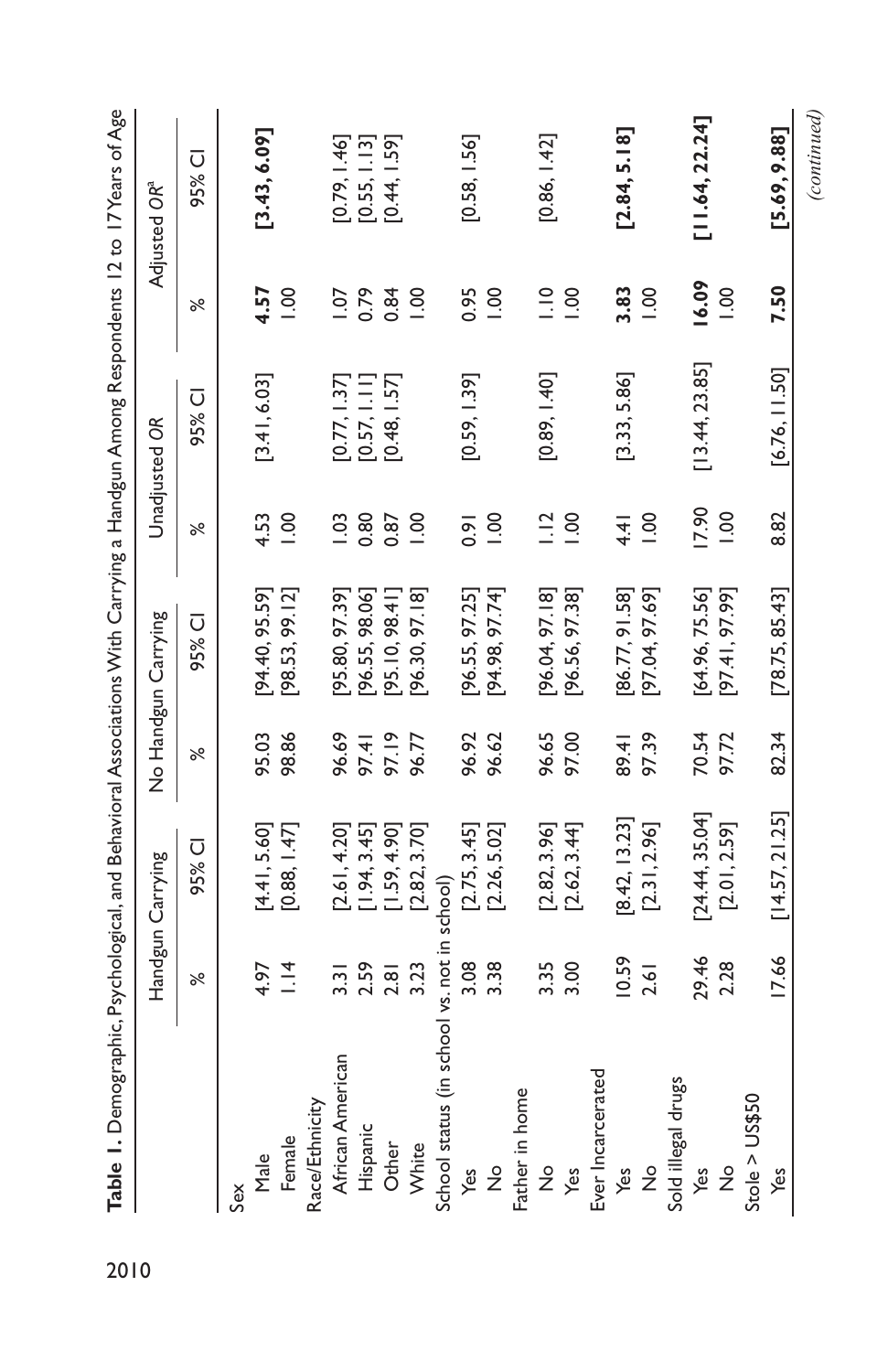| Table I. (continued)          |             |                  |           |                     |                |               |                |                          |
|-------------------------------|-------------|------------------|-----------|---------------------|----------------|---------------|----------------|--------------------------|
|                               |             | Handgun Carrying |           | No Handgun Carrying |                | Unadjusted OR |                | Adjusted OR <sup>a</sup> |
|                               | $\aleph$    | 95% CI           | $\approx$ | 95% CI              | $\aleph$       | 95% CI        | $\aleph$       | 95% CI                   |
| $\frac{1}{2}$                 | 2.37        | [2.08, 2.70]     | 97.63     | [97.30, 97.92]      | $\frac{8}{10}$ |               | $\frac{8}{10}$ |                          |
| Attacked someone              |             |                  |           |                     |                |               |                |                          |
| Yes                           | 14.82       | [12.48, 17.50]   | 85.18     | [82.50, 97.52]      | 7.78           | [6.10, 9.93]  | 6.99           | [5.39, 9.06]             |
| ż                             | 2.19        | [1.90, 2.51]     | 97.81     | [97.49, 98.10]      | 00.1           |               | 00.1           |                          |
| Serious fight at school       |             |                  |           |                     |                |               |                |                          |
| Yes                           | 7.40        | [6.35, 8.60]     | 92.60     | [91.40, 93.65]      | 4.06           | [3.24, 5.10]  | 3.83           | [3.02, 4.86]             |
| $\frac{1}{2}$                 | <b>1.93</b> | [1.65, 2.25]     | 98.07     | [97.75, 98.35]      | 00.1           |               | 00.1           |                          |
| Lifetime ecstasy use          |             |                  |           |                     |                |               |                |                          |
| Yes                           | 12.56       | 8.92, 17.40]     | 87.44     | 82.60, 91.08]       | 4.84           | [3.24, 7.22]  | 5.33           | [3.43, 8.28]             |
| ż                             | 2.88        | [2.57, 3.23]     | 97.12     | 96.77, 97.43]       | 00.1           |               | 00.1           |                          |
| Lifetime hallucinogen use     |             |                  |           |                     |                |               |                |                          |
| Yes                           | 12.09       | [8.74, 16.48]    | 87.91     | [83.52, 91.26]      | 4.68           | [3.20, 6.85]  | 4.09           | [2.69, 6.22]             |
| ż                             | 2.85        | [2.54, 3.20]     | 97.15     | 96.80, 97.46]       | 00.1           |               | 00.1           |                          |
| Lifetime cocaine or crack use |             |                  |           |                     |                |               |                |                          |
| Yes                           | 16.48       | [11.97, 22.26]   | 83.52     | [77.74, 88.03]      | 6.73           | [4.55, 9.94]  | 7.68           | [5.06, 11.65]            |
| $\frac{1}{2}$                 | 2.85        | [2.54, 3.20]     | 97.15     | 96.80, 97.46]       | 00.1           |               | 00.1           |                          |
| Lifetime marijuana use        |             |                  |           |                     |                |               |                |                          |
| Yes                           | 7.77        | [6.59, 9.13]     | 97.83     | [97.49, 98.12]      | 3.79           | [3.01, 4.78]  | 4.12           | [3.16, 5.37]             |
| ż                             | 2.17        | [1.88, 2.5]      | 92.23     | [90.87, 93.41]      | 00.1           |               | 00.1           |                          |
| Lifetime heroin use           |             |                  |           |                     |                |               |                |                          |
| yes                           | 5.79        | [7.05, 31.66]    | 84.21     | [68.34, 92.95]      | 5.94           | [2.39, 14.79] | 5.25           | [1.92, 14.38]            |
| $\frac{1}{2}$                 | 3.06        | [2.74, 3.41]     | 96.94     | [96.59, 97.26]      | $\frac{8}{10}$ |               | $\frac{8}{10}$ |                          |
|                               |             |                  |           |                     |                |               |                |                          |

*(continued)*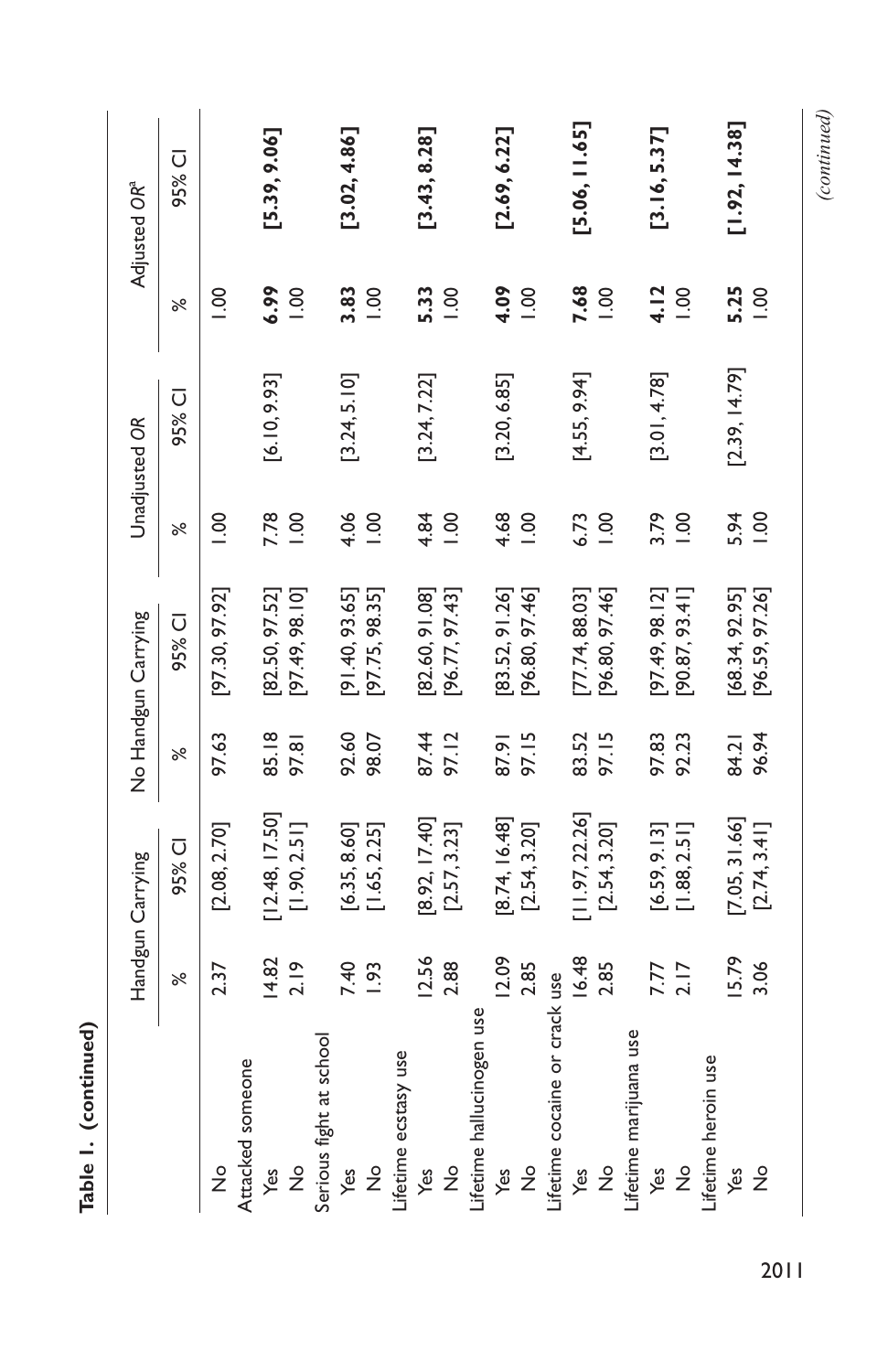|                                    |                 | Handgun Carrying |       | No Handgun Carrying |                 | Unadjusted OR |                          | Adjusted OR <sup>a</sup> |
|------------------------------------|-----------------|------------------|-------|---------------------|-----------------|---------------|--------------------------|--------------------------|
|                                    | ৽ৼ              | 95% CI           | ಸಿ    | 95% CI              | ৽ৼ              | 95% CI        | ৯ৎ                       | 95%                      |
| Lifetime depression                |                 |                  |       |                     |                 |               |                          |                          |
| yes                                | 3.77            | [2.42, 5.83]     | 96.23 | [94.17, 97.58]      | $\overline{24}$ | [0.77, 1.98]  | 1.62                     | [0.94, 2.8]              |
| $\frac{1}{2}$                      | 3.07            | [2.73, 3.44]     | 96.93 | [96.56, 97.27]      | S               |               | $\frac{8}{1}$            |                          |
| Lifetime anxiety                   |                 |                  |       |                     |                 |               |                          |                          |
| Yes                                | 2.53            | [1.30, 4.84]     | 97.47 | [95.16, 98.70]      | $\overline{a}$  | [0.41, 1.60]  | $\overline{\frac{8}{3}}$ | [0.37, 1.80]             |
| $\frac{1}{2}$                      | $\frac{1}{3}$ . | [2.78, 3.48]     | 96.89 | [96.52, 97.22]      | 8<br>-          |               | oo<br>-                  |                          |
| Kick out of doing dangerous things |                 |                  |       |                     |                 |               |                          |                          |
| Sometimes/Always                   | 5.09            | [4.45, 5.83]     | 94.91 | [94.17, 95.55]      | $-1.5$          | [3.29, 6.17]  | 4.37                     | [3.13, 6.10]             |
| Seldom                             | 2.68            | [2.12, 3.40]     | 97.32 | 96.60, 97.88        | 2.32            | [1.60, 3.35]  | 2.47                     | [1.68, 3.64]             |
| Never                              | $\frac{8}{1}$   | [0.89, 1.55]     | 98.82 | [98.45, 99.11]      | <u>ខ</u>        |               | $\frac{8}{1}$            |                          |
| Like to do risky things            |                 |                  |       |                     |                 |               |                          |                          |
| Sometimes/Always                   | 5.45            | [4.73, 6.27]     | 94.55 | [93.73, 95.27]      | $\frac{6}{2}$   | [3.62, 7.33]  | $-1.71$                  | [3.23, 6.87]             |
| Seldom                             | 2.75            | [2.24, 3.37]     | 97.25 | [96.63, 97.76]      | 2.54            | [1.73, 3.71]  | 2.58                     | [1.72, 3.86]             |
| Never                              | $\frac{1}{2}$   | [0.81, 1.51]     | 98.90 | [98.49, 99.19]      | S               |               | 00.1                     |                          |

Note: Point estimates in bold are statistically significant. Results for the variables lifetime anxiety is adjusted for the effect of depression and results for lifetime depression is adjusted for the effect of anxiety. Odds ratios in bold are statistically significant.<br><sup>a</sup>Odds ratios adjusted for age, sex, race/ethnicity, family income, lifetime depression, lifetime anxiety. lifetime depression is adjusted for the effect of anxiety. Odds ratios in bold are statistically significant.

 $^{\rm aO}$ dds ratios adjusted for age, sex, race/ethnicity, family income, lifetime depression, lifetime anxiety.

**Table 1.**

**(continued)**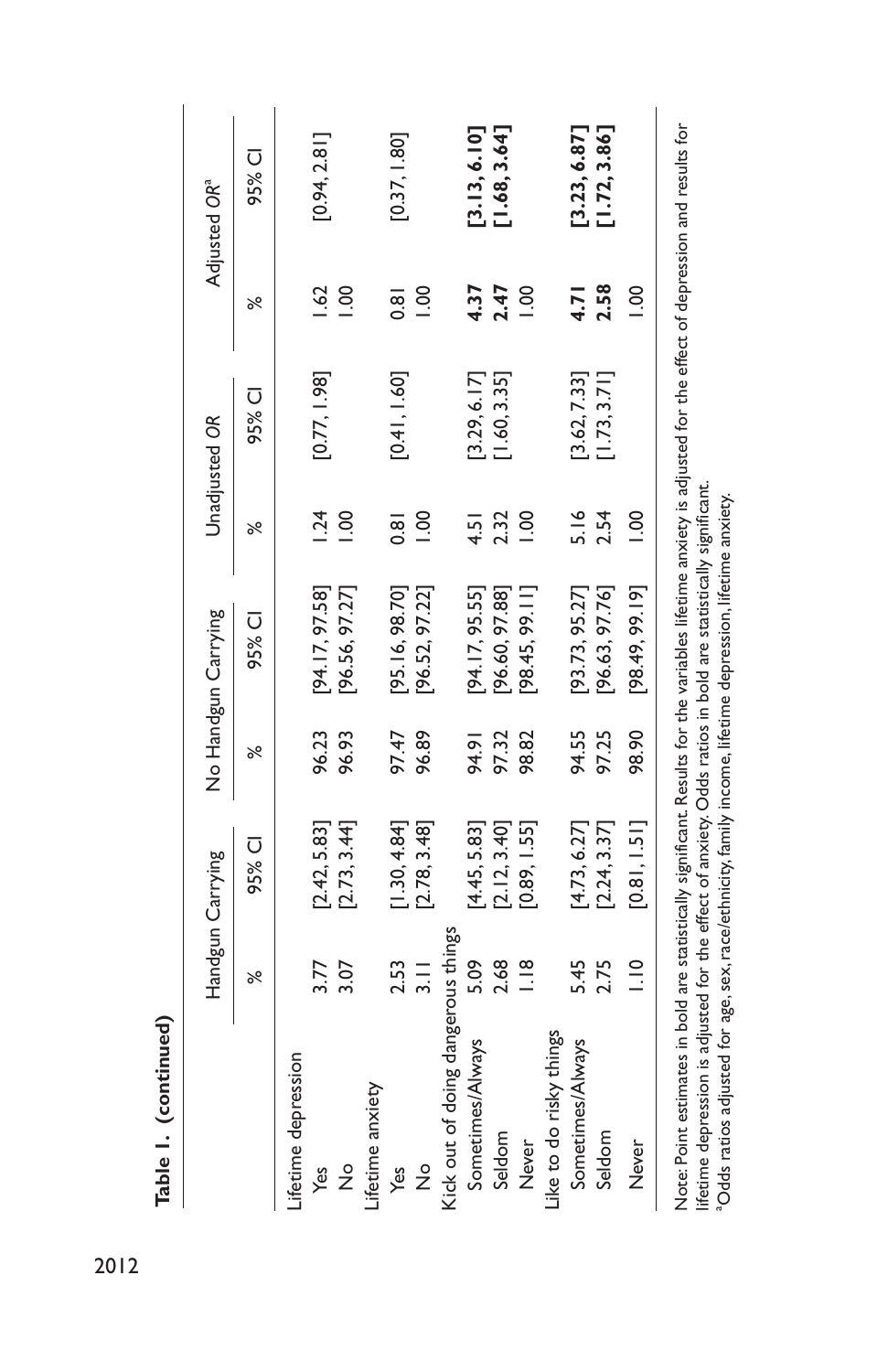With respect to behavioral correlates, several variables were found to have large AORs. Youth who reported selling drugs  $(OR = 16.09, 95\% \text{ CI} = [11.64,$ 22.24]), having stolen items worth US\$50 or more ( $OR = 7.50$ , 95% CI = [5.69, 9.88]), attacked someone ( $OR = 6.99$ , 95% CI = [5.39, 9.06]), and serious fighting at school ( $OR = 3.83$ , 95% CI = [3.02, 4.86]) had increased odds of handgun carrying. Lifetime use of illicit substances was also strongly associated with handgun carrying, including marijuana (*OR* = 4.12, 95%  $CI = [3.16, 5.37]$ , ecstasy (*OR* = 5.33, 95% CI = [3.43, 8.28]), hallucinogens (*OR* = 4.09, 95% CI = [2.69, 6.22]), cocaine/crack (*OR* = 7.68, 95% CI = [5.06, 11.65]), and heroin ( $OR = 5.25$ , 95% CI = [1.92, 14.38]). Two items reflecting risk propensity (sometimes/always), including getting a kick out of doing things ( $OR = 4.37$ ,  $95\%$  CI = [3.33, 6.10]) and liking to do risky things  $(OR = 4.71, 95\% \text{ CI} = [3.23, 6.87])$  increased odds of handgun carrying.

## *To What Extent Are Youth Who Carry Handguns Less Likely to Have a Parent Involved in Their Lives and In What Aspects?*

Table 2 compares the prevalence of various forms of parental involvement and supervision for adolescents reporting and not reporting carrying a handgun. Results of AORs indicate that all variables of parental involvement and supervision were uniformly and significantly associated with a reduced likelihood of handgun carrying. The strongest AORs were found for adolescents who reported that a parent told the youth they had done a good job in the past year  $(OR = 0.40, 95\% \text{ CI} = [0.30, 0.52])$  and parents telling youth they are proud of things done in the past year ( $OR = 0.40$ , 95% CI = [0.31, 0.52]). The weakest, yet significant, AORs were found for parents who talked with youth about the danger of tobacco/alcohol/drugs ( $OR = 0.77$ , 95% CI = [0.61, 0.98]).

# *Do Youth Who Carry Handguns Encounter or Participate in Drug and/or Violence Prevention Programs?*

Table 3 examines the associations of various prevention experiences with carrying a handgun compared with youth who have not carried a handgun. AORs revealed that adolescents carrying handguns encountered several prevention programming experiences at a higher rate than youth who did not carry handguns. However, three of the seven experiences produced significant associations. First, adolescents who reported handgun carrying were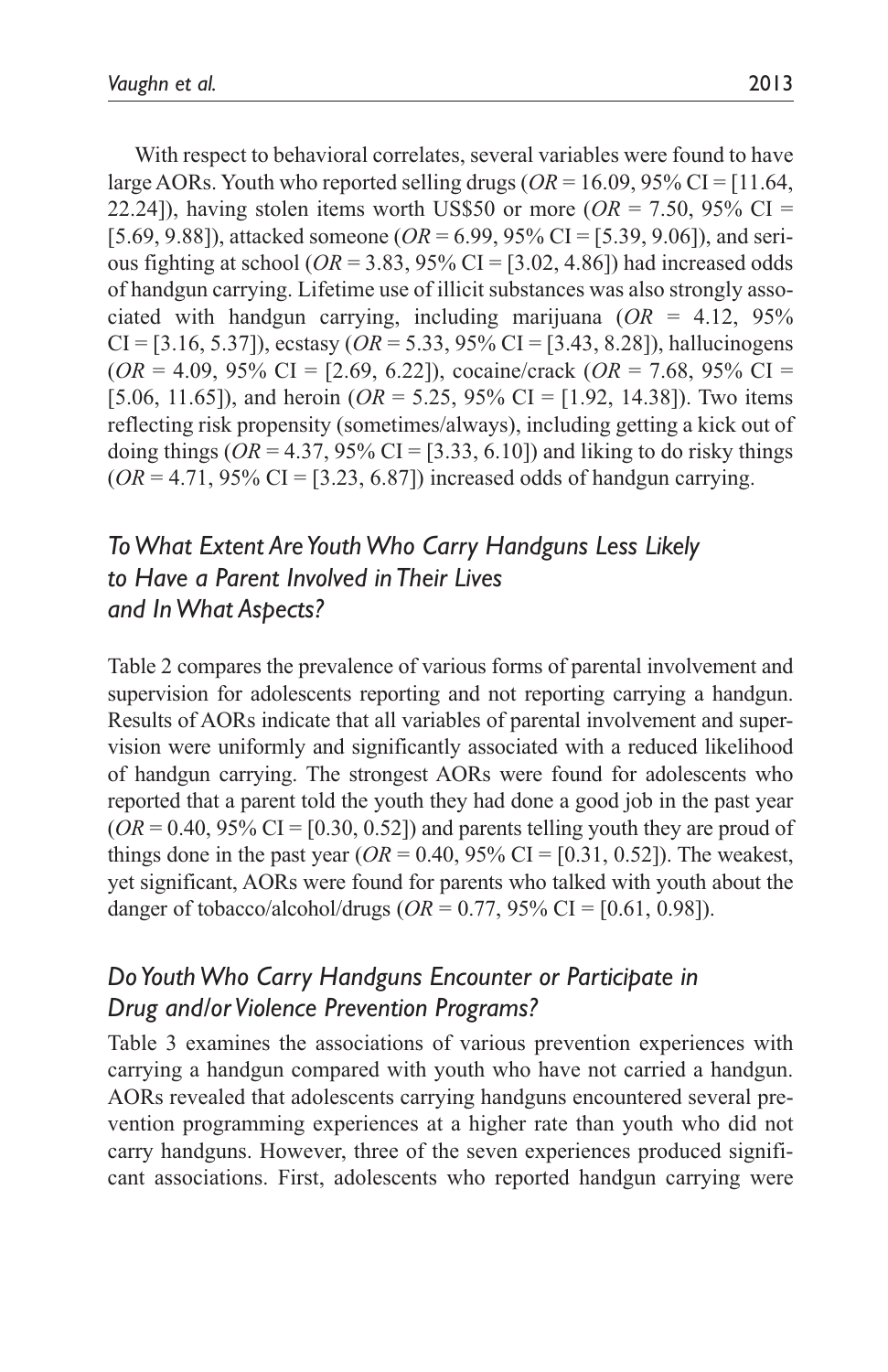|                                         |        | Handgun Carrying                                        |       | No Handgun Carrying                                                                                                                                                                                                           |                 | Unadjusted OR |                 | Adjusted OR <sup>a</sup> |
|-----------------------------------------|--------|---------------------------------------------------------|-------|-------------------------------------------------------------------------------------------------------------------------------------------------------------------------------------------------------------------------------|-----------------|---------------|-----------------|--------------------------|
|                                         | ৯ৎ     | 95% CI                                                  | ৯ৎ    | 95% CI                                                                                                                                                                                                                        | $\aleph$        | 95% CI        | ৡ               | 95% CI                   |
|                                         |        | Talked with parent about danger of tobacco/alcohol/drug |       |                                                                                                                                                                                                                               |                 |               |                 |                          |
| Yes                                     | 2.72   | [2.31, 3.21]                                            | 97.28 | [96.79, 97.69]                                                                                                                                                                                                                | 0.74            | [0.59, 0.93]  | 0.77            | [0.61, 0.98]             |
| $\frac{1}{2}$                           | 3.65   | [3.16, 4.20]                                            | 96.35 | [95.80, 96.84]                                                                                                                                                                                                                | $\frac{8}{100}$ |               | $\frac{8}{1}$   |                          |
|                                         |        | Parents check if homework done in past year             |       |                                                                                                                                                                                                                               |                 |               |                 |                          |
| Yes                                     | 2.75   | [2.40, 3.16]                                            | 97.25 | [96.84, 97.60]                                                                                                                                                                                                                | 0.59            | [0.46, 0.75]  | 0.54            | [0.41, 0.70]             |
| ž                                       | $-4.6$ | [3.80, 5.58]                                            | 95.39 | [94.42, 96.20]                                                                                                                                                                                                                | $\frac{8}{1}$   |               | $\frac{8}{100}$ |                          |
| Parents help with homework in past year |        |                                                         |       |                                                                                                                                                                                                                               |                 |               |                 |                          |
| yes                                     | 2.76   | [2.41, 3.16]                                            | 97.24 | [96.84, 97.59]                                                                                                                                                                                                                | 0.59            | [0.45, 0.75]  | 0.58            | [0.44, 0.75]             |
| ž                                       | 4.63   | [3.78, 5.66]                                            | 95.37 | [94.34, 96.22]                                                                                                                                                                                                                | $\frac{8}{1}$   |               | $\frac{8}{10}$  |                          |
| Parents limit amount of TV in past year |        |                                                         |       |                                                                                                                                                                                                                               |                 |               |                 |                          |
| yes                                     | 2.33   | [1.91, 2.85]                                            | 97.67 | [97.15, 98.09]                                                                                                                                                                                                                | 0.64            | [0.50, 0.82]  | 0.65            | [0.50, 0.85]             |
| ž                                       | 3.58   | [3.14, 4.07]                                            | 96.42 | [95.93, 96.86]                                                                                                                                                                                                                | $\frac{8}{1}$   |               |                 | 8<br>Iol                 |
|                                         |        | Parents limit time out on school night in past year     |       |                                                                                                                                                                                                                               |                 |               |                 |                          |
| Š                                       | 2.63   | [2.27, 3.06]                                            | 97.37 | [96.94, 97.73]                                                                                                                                                                                                                | 0.59            | [0.46, 0.74]  | 0.63            | [0.49, 0.80]             |
| ż                                       | 4.40   | [3.71, 5.21]                                            | 95.60 | [94.79, 96.29]                                                                                                                                                                                                                | 00.1            |               | 00.1            |                          |
|                                         |        | Parents tell youth had done good job in past year       |       |                                                                                                                                                                                                                               |                 |               |                 |                          |
| Š                                       | 2.67   | [2.36, 3.02]                                            | 97.33 | 96.98, 97.64]                                                                                                                                                                                                                 | 0.45            | [0.34, 0.59]  | 0.40            | [0.30, 0.52]             |
| $\frac{1}{2}$                           | 5.75   | [4.57, 7.21]                                            | 94.25 | [92.79, 95.43]                                                                                                                                                                                                                | $\frac{8}{100}$ |               | 00.1            |                          |
|                                         |        | Parents tell youth proud of things done in past year    |       |                                                                                                                                                                                                                               |                 |               |                 |                          |
| Yes                                     | 2.62   | [2.31, 2.97]                                            | 97.38 | [97.03, 97.69]                                                                                                                                                                                                                | 0.43            | [0.33, 0.56]  | 0.40            | [0.31, 0.52]             |
| $\frac{1}{2}$                           | 5.86   | [4.71, 7.27]                                            | 94.14 | [92.73, 95.29]                                                                                                                                                                                                                | $\frac{8}{1}$   |               | $\frac{8}{1}$   |                          |
|                                         |        |                                                         |       | Note: Point estimates in bold are statistically significant. Odds ratios in bold are statistically significant.<br>a Odds ratios adjusted for age, sex, race/ethnicity, family income, lifetime depression, lifetime anxiety? |                 |               |                 |                          |

Table 2. Associations Between Parental Involvement and Handgun Carrying Among Respondents 12 to 17 Years of Age **Table 2.** Associations Between Parental Involvement and Handgun Carrying Among Respondents 12 to 17 Years of Age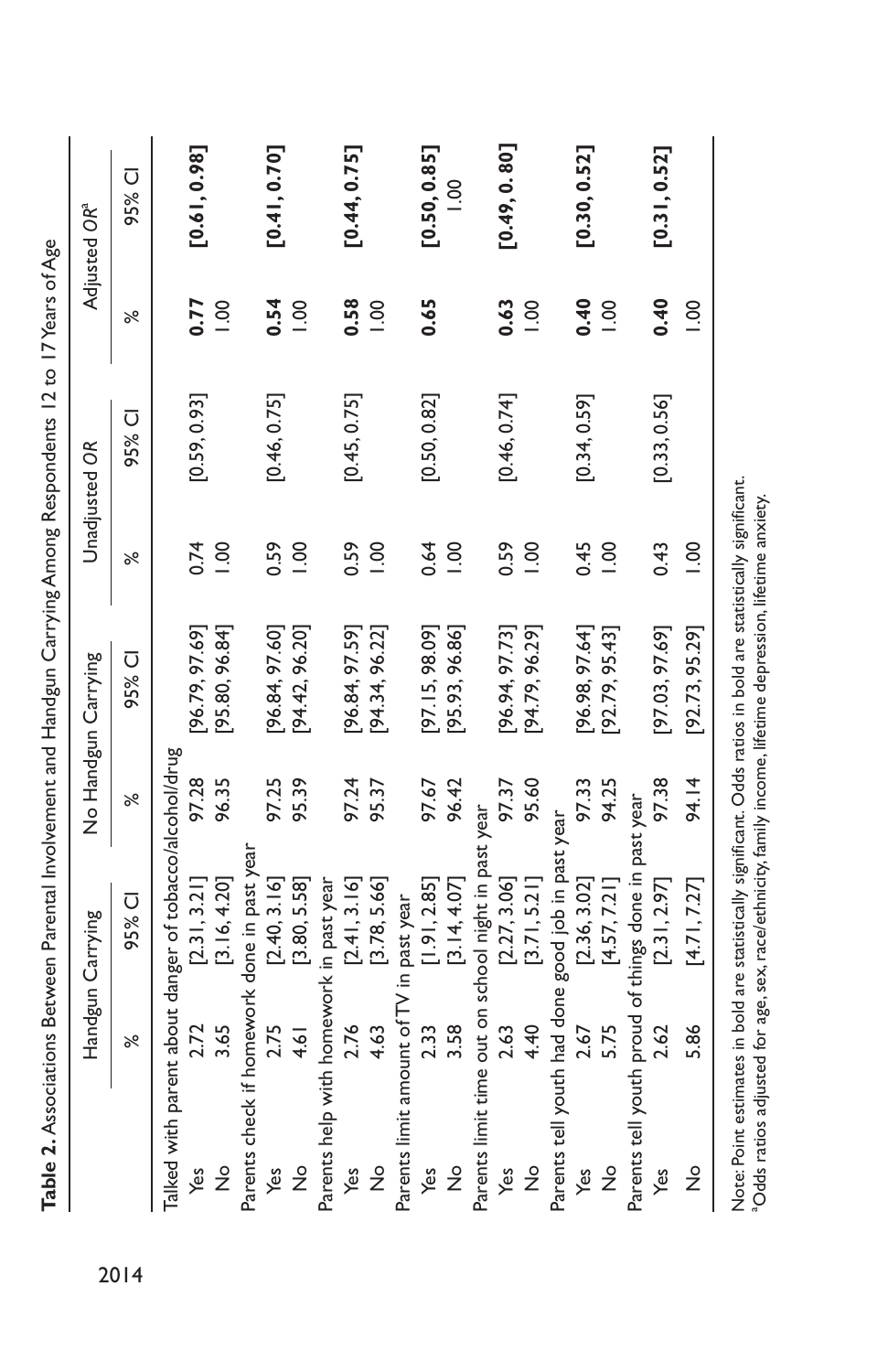|                                                                 |                    |                  |       | Table 3. Associations Between Youth Experiences and Handgun Carrying Among Respondents 12 to 17 Years of Age                                                                                                                 |                 |               |                 |                          |
|-----------------------------------------------------------------|--------------------|------------------|-------|------------------------------------------------------------------------------------------------------------------------------------------------------------------------------------------------------------------------------|-----------------|---------------|-----------------|--------------------------|
|                                                                 |                    | Handgun Carrying |       | No Handgun Carrying                                                                                                                                                                                                          |                 | Unadjusted OR |                 | Adjusted OR <sup>a</sup> |
|                                                                 | ৯ৎ                 | 95% CI           | ৯ৎ    | 95% CI                                                                                                                                                                                                                       | ৯ৎ              | 95% CI        | ৯ৎ              | 95% CI                   |
| Participated in problem solving/communication/self esteem group |                    |                  |       |                                                                                                                                                                                                                              |                 |               |                 |                          |
| yes                                                             | $\frac{7}{3}$      | 2.50, 4.01]      | 96.83 | [95.99, 97.50]                                                                                                                                                                                                               | \$              | [0.79, 1.37]  | $\frac{12}{1}$  | [0.84, 1.50]             |
| $\frac{1}{2}$                                                   | 3.05               | [2.69, 3.46]     | 96.95 | [96.54, 97.31]                                                                                                                                                                                                               | $\frac{8}{100}$ |               | $\frac{8}{10}$  |                          |
| Participated in violence prevention program                     |                    |                  |       |                                                                                                                                                                                                                              |                 |               |                 |                          |
| Yes                                                             | 4.51               | [3.51, 5.78]     | 95.49 | [94.22, 96.49]                                                                                                                                                                                                               | 60              | [1.20, 2.14]  | $\overline{77}$ | [1.30, 2.41]             |
| ž                                                               | 2.87               | [2.54, 3.24]     | 97.13 | [96.76, 97.46]                                                                                                                                                                                                               | $\frac{8}{100}$ |               | 00.1            |                          |
| Participated in drug prevention program outside school          |                    |                  |       |                                                                                                                                                                                                                              |                 |               |                 |                          |
| Yes                                                             | 4.69               | [3.50, 6.26]     | 95.31 | [93.74, 96.50]                                                                                                                                                                                                               | $-66$           | [1.20, 2.31]  | 1.70            | [1.21, 2.38]             |
| $\frac{1}{2}$                                                   | 2.87               | [2.55, 3.23]     | 97.13 | [96.77, 97.45]                                                                                                                                                                                                               | $\frac{8}{10}$  |               | $\frac{8}{100}$ |                          |
| Participated in program to help drug abuse                      |                    |                  |       |                                                                                                                                                                                                                              |                 |               |                 |                          |
| Yes                                                             | 4.19               | [2.67, 6.52]     | 95.81 | [93, 48, 97, 33]                                                                                                                                                                                                             | $\overline{+}$  | [0.87, 2.28]  | $-55$           | [0.94, 2.55]             |
| $\frac{1}{2}$                                                   | $\overline{3}$ .01 | [2.69, 3.37]     | 96.99 | [96.63, 97.31]                                                                                                                                                                                                               | $\frac{8}{10}$  |               | 00.1            |                          |
| Participated in youth activities                                |                    |                  |       |                                                                                                                                                                                                                              |                 |               |                 |                          |
| Yes                                                             | 3.06               | [2.72, 3.45]     | 96.94 | [96.55, 97.28]                                                                                                                                                                                                               | 0.95            | [0.70, 1.29]  | $\frac{1}{2}$   | [0.80, 1.51]             |
| $\frac{1}{2}$                                                   | 3.22               | [2.45, 4.21]     | 96.78 | [95.79, 97.55]                                                                                                                                                                                                               | $\frac{8}{1}$   |               | $\frac{8}{100}$ |                          |
| Exposed to drug prevention messages outside school              |                    |                  |       |                                                                                                                                                                                                                              |                 |               |                 |                          |
| Yes                                                             | 2.84               | [2.49, 3.24]     | 97.16 | [96.76, 97.51]                                                                                                                                                                                                               | 0.71            | [0.55, 0.91]  | 0.76            | [0.59, 0.98]             |
| $\frac{1}{2}$                                                   | 3.97               | [3.25, 4.84]     | 96.03 | [95.16, 96.75]                                                                                                                                                                                                               | $\frac{8}{1}$   |               | $\frac{8}{10}$  |                          |
| Any drug education in school                                    |                    |                  |       |                                                                                                                                                                                                                              |                 |               |                 |                          |
| Yes                                                             | $\overline{5}$     | [2.63, 3.45]     | 96.99 | [96.55, 97.37]                                                                                                                                                                                                               | 0.87            | [0.68, 1.12]  | 0.99            | [0.77, 1.27]             |
| $\frac{1}{2}$                                                   | 3.44               | [2.82, 4.18]     | 96.56 | [95.82, 97.18]                                                                                                                                                                                                               | $\frac{8}{1}$   |               | $\frac{8}{1}$   |                          |
|                                                                 |                    |                  |       | Note: Point estimates in bold are statistically significant. Odds ratios in bold are statistically significant.<br>aOdds ratios adjusted for age, sex, race/ethnicity, family income, lifetime depression, lifetime anxiety. |                 |               |                 |                          |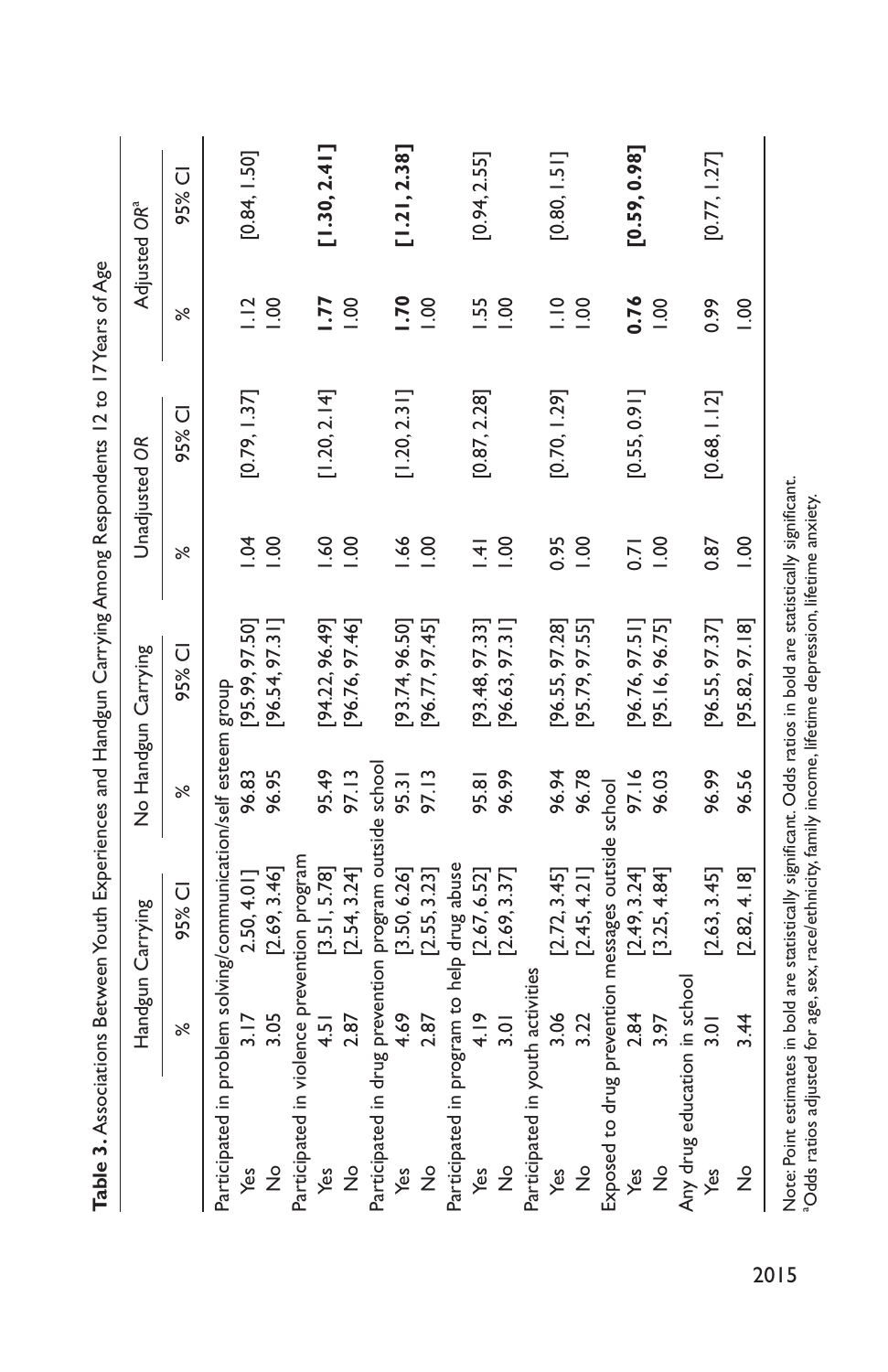77% more likely than adolescents who reported no handgun carrying to participate in a violence prevention program  $(OR = 1.77, 95\% \text{ CI} = [1.30,$ 2.41]). Second, handgun carrying adolescents were significantly more likely than non-handgun carrying adolescents to report participating in drug prevention programming outside of school ( $OR = 1.70$ , 95% CI = [1.21, 2.38]). Third, handgun carrying adolescents are less likely than non-handgun carrying adolescent to report exposure to drug prevention messages outside school.

### **Discussion**

Overall, approximately 3.1% of youth carried a handgun in the past year. This translates to an estimated 766,796 of the adolescent population aged 12 to 17 years in the US. The pattern of results appears to support the drug-gun diffusion hypothesis (Blumstein & Wallman, 2000). First, male status and a range of externalizing behaviors consisting of delinquent acts, especially selling and using illicit drugs, were powerfully related to handgun carrying among adolescents. These findings corroborate other studies that have found males to be four to five times more likely than females to carry handguns (Muula et al., 2008) and behavioral correlates identified in previous reviews (Wilkinson & Fagan, 2001). Second, we extend previous studies by demonstrating a strong pattern of protective effects from parental involvement and supervision—though not surprising, results were robust and uniform greatly reducing the odds of handgun carrying. Quite simply, youth who carry handguns are far less likely to report a parent being involved in their lives. Although, perhaps not surprising, this finding is fundamentally important as it suggests that not only the greater involvement by parents and adults in the lives of youth is important but also the lack of general guardianship can have deadly consequences. Third, and perhaps most novel, are the findings related to exposure to prevention programming. Youth who carried a handgun were more likely to have encountered violence and drug prevention programming, but not in the form of messages, compared with youth who did not carry handguns. Based on this finding one might conclude that participation in these activities had possible iatrogenic effects, however, what is more likely is that youth who have been in trouble and have had contact with the criminal justice system have been exposed to these sorts of programming. What this suggests is that youth who carry handguns and engage in a wide variety of problem behaviors do indeed have contact with prevention programming to a greater degree than youth who did not report engaging in these behaviors. Of course the quality and length of exposure to these programs is unknown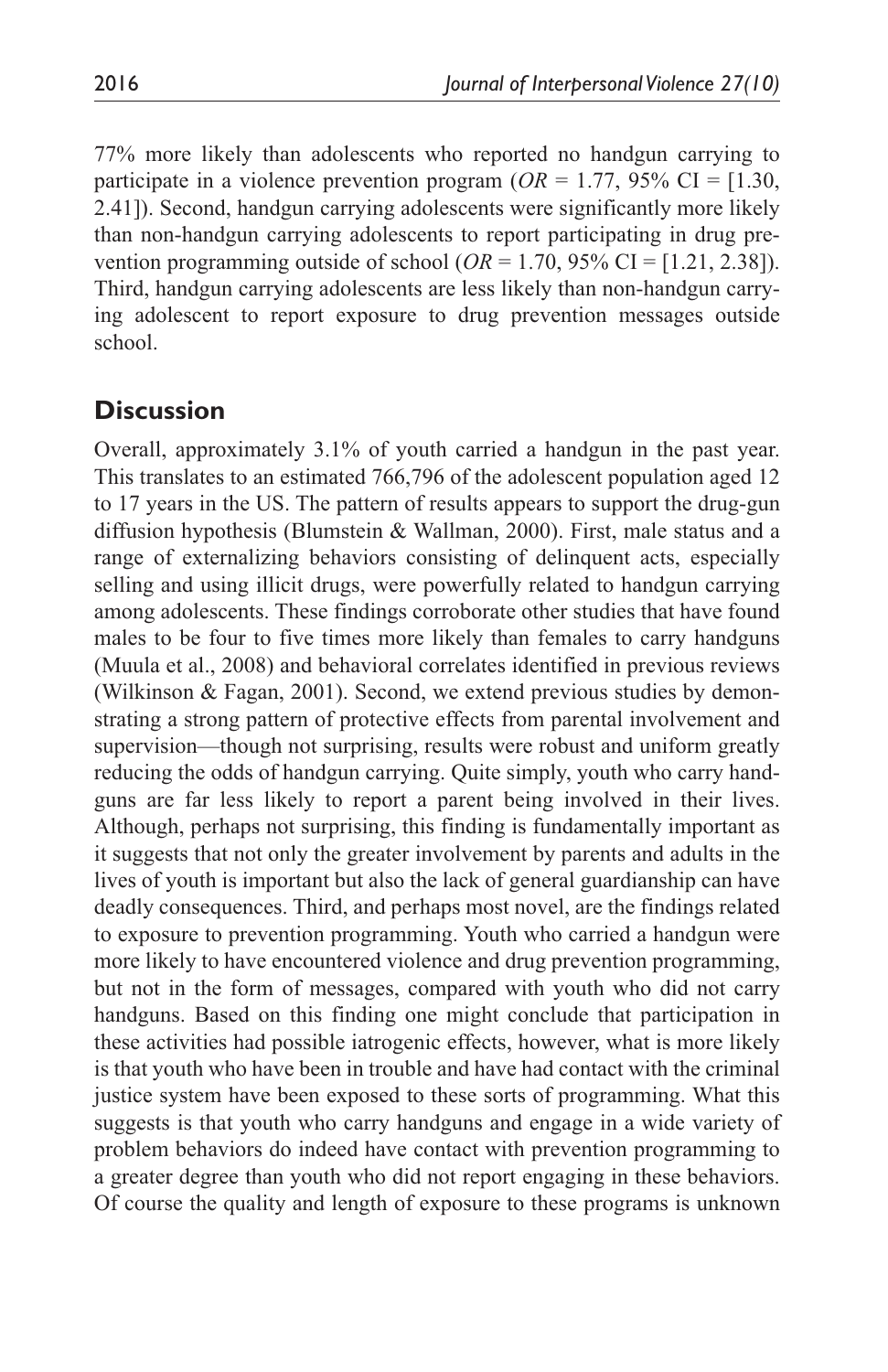and warrants additional research. To some extent, the seeming persistence of handgun carrying despite exposure to prevention programming is similar to the "DARE fallacy" and a deeper explication of the relationship both in terms of empirical study and policy thought is needed.

Although adolescents who engage in a wide variety of problem behaviors and are at high risk to carry handguns are in need of redirection, this may not be so simple as surrounding these youth in a net of extant prevention programming. These youth may possess difficult temperaments, are impulsive, may have been rejected from prosocial peers, or may be the offspring of parents who are themselves antisocial. As such, just as some youth are predisposed toward aggression, some may be more likely to carry weapons. Interestingly, a recent study by Beaver, DeLisi, Vaughn, and Barnes (2010) found evidence of a genetic risk to carry weapons. Using a large sample of adolescents who provided genetic information, the investigators found that male adolescents who carried the low activity monoamine oxidase A (MAOA) gene were not only more likely than those who did not carry the gene to join a gang but also were more likely to use weapons while in the gang. Thus, confronting the possibility of "bottom up" selection effects suggests that prevention efforts need to be enacted far earlier in the problem behavior trajectory and not merely assign these youth to cursory prevention programs. The present study also suggests that effective parenting, communication, and parental supervision can play an important role in reducing the risk for handgun carrying. Parents are therefore an early prevention target (e.g., familybased interventions to improve effective parenting and communication).

Although greater research attention has been paid to behavioral and individual-level factors compared with larger economic and social factors, these types of factors provide a helpful context for understanding handgun carrying among adolescents. These factors include poor housing, high population density, unemployment, and resource deprivation. In short, areas experiencing relatively high levels of community disintegration are most likely to see adolescents carrying handguns, mostly for self protection (Lizotte et al., 2000). Future research should explore these factors conjointly and longitudinally. Another obvious yet overlooked factor involves the long-term consequences stemming from handgun production. Handguns are comprised of metal and other durable materials, allowing usage for decades. Cook and Ludwig (2004) observed that, "It is easy to believe that any moderate program to reduce gun violence is doomed by the simple fact that there are over 200 million guns in circulation." (p. 589)

Due to the huge numbers of handguns circulating in the United States (Cook & Ludwig, 2004) and the resulting pessimism has led to a situation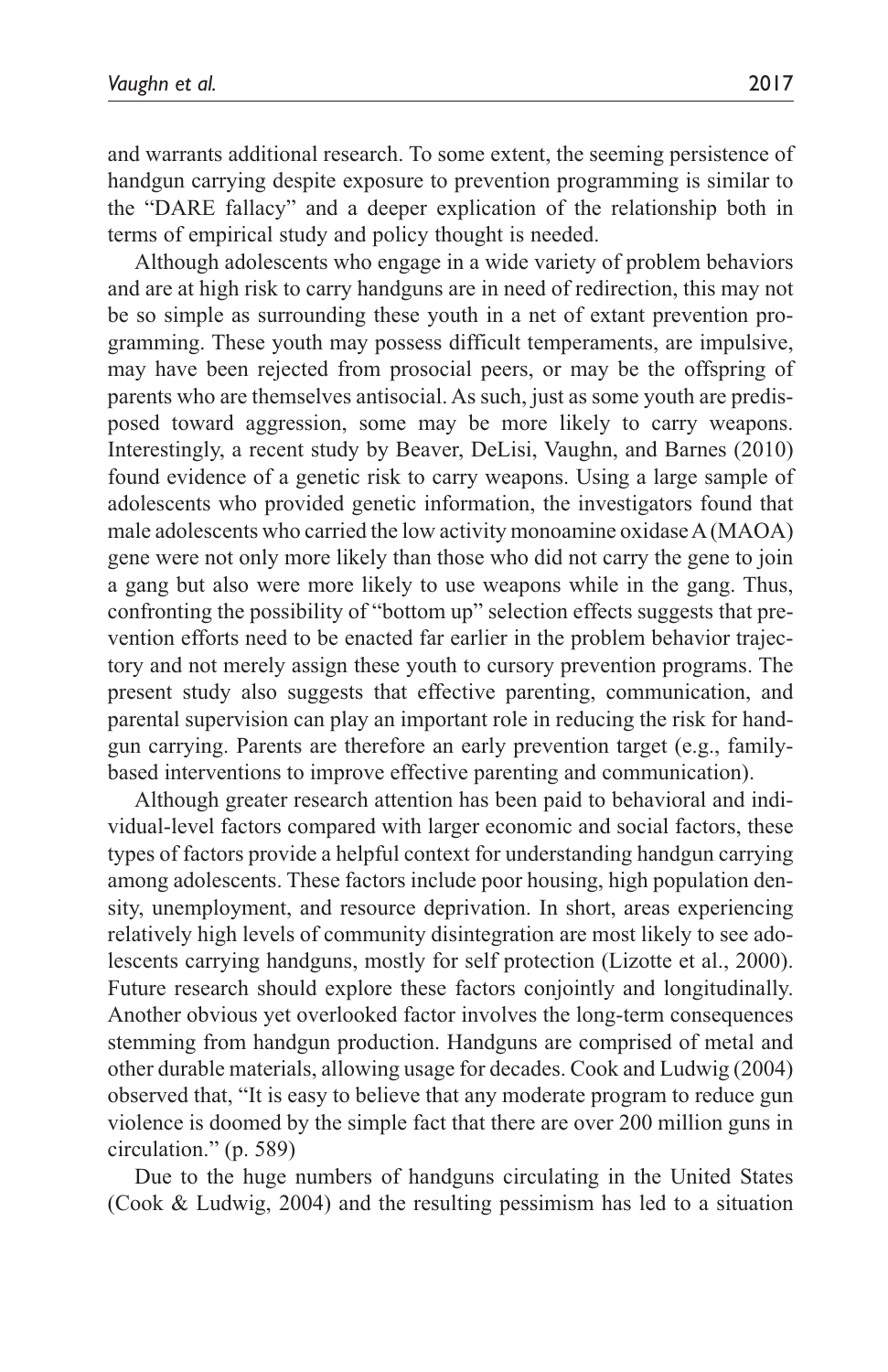where some believe little can be done and removing the large number of guns is a largely futile enterprise. Another major source of pessimism stems from the view that American civilization has historically protected the rights of citizens to own weapons for sport, hunting, or self-defense. This provides another source for adolescents to obtain handguns. The sheer numbers of handguns circulating, however, should not mean that reasonable policies and prevention programs strategies cannot reduce handgun carrying. Fortunately, prevention strategies that reduce gang involvement and drug dealing have been reported to have indirect positive effects on reducing handgun carrying among adolescents. For example, in a study of the life-course factors that influence gun carrying among young urban males, Lizotte et al. (2000) found that membership in a gang was a major factor for handgun carrying during early adolescence, whereas drug dealing, drug use, and peers effects had stronger effect during later adolescence. Targeting efforts around ganginvolved youth and adolescent drug abuse (Vaughn, Howard, & Harper-Chang, 2006) may prove useful. Although not without design flaws, an evaluation of the Boston's Operation Ceasefire program observed a substantial reduction in gun violence by holding all gang members accountable if one member illegally used a handgun (Braga & Pierce, 2005). Cook and Ludwig (2004) have advocated for two approaches. The first one is to increase the likelihood of legal sanctions. Despite many adolescents lacking foresight, quick and severe sanctions may possess a deterrent effect. Their second major approach consists of a set of supply side strategies that would require internal locks on all new handguns and the creation of smart handguns, which only allow the lawful owner of a gun to fire it.

Findings from the present study suggest additional efforts could prove useful. Specifically, powerful protective effects were identified for all items assessing parental involvement and supervision, suggesting that educational or focused intervention efforts aiming at strengthening the ability for parents to spend time with their children would have widespread benefits. However, this is all too easy to suggest when in reality lack of parental supervision and involvement could be directly tied to the daily struggles to maintain employment and associated stress among low income families, which in turn reduces time spent with youth and the overall effectiveness of parenting. Economic stress on families and associated deprivation may also heighten the probability of youth selling illicit substances, which increases the need for greater self-protection and hence handgun carrying. This is especially likely for adolescents who are risk prone, using illicit substances themselves, living with substance-using parents, or affiliating with deviant peers.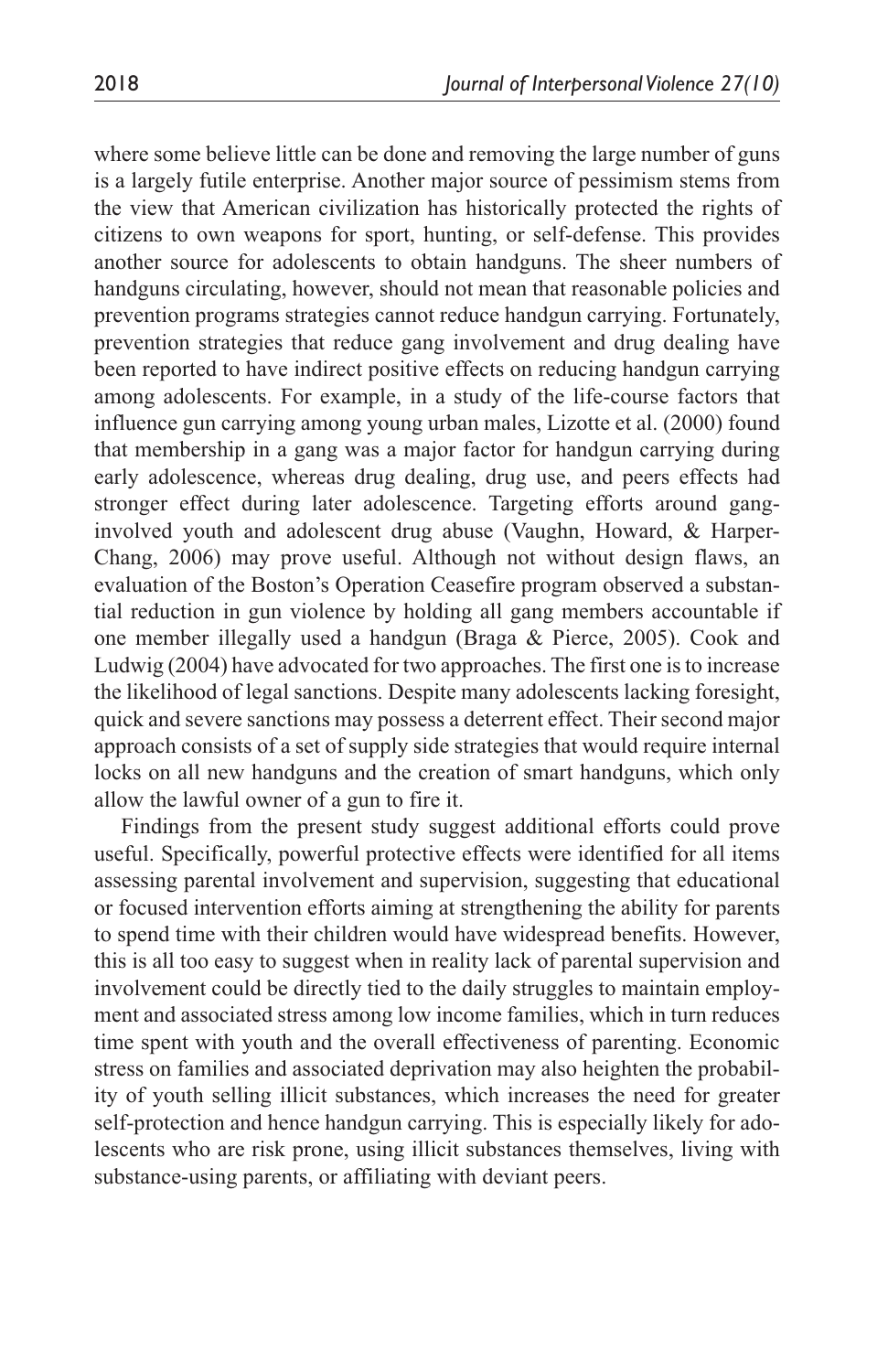Findings from the current investigation should be interpreted in light of several limitations. First, the assessment of handgun carrying was based on one item and did not capture the frequency and use of the handgun or the specific reasons for carrying it. Second, given that the study data are cross sectional, causal conclusions regarding handgun carrying and study variables cannot be drawn. Another limitation is that the NSDUH relies on respondent recall and is therefore subject to underreporting or overreporting. Although the NSDUH is a nationally representative sample and the scope is perhaps unsurpassed, it does not include important contextual, situational, and precipitating information, which are necessary for a fuller illumination of handgun carrying among adolescents. Despite these limitations, findings from this investigation revealed useful insights into the relationships between behavior, parental involvement, prevention programming, and handgun carrying among adolescents in the United States.

#### **Declaration of Conflicting Interests**

The authors declared no potential conflicts of interest with respect to the research, authorship, and/or publication of this article.

#### **Funding**

The authors disclosed receipt of the following financial support for the research, authorship, and/or publication of this article: The authors are grateful for support from the Meadows Center for Preventing Educational Risk, Institute on Educational Sciences grant (R324A100022) and NIH grants (AA019575, DA027503, DA019623, and DA019901).

#### **References**

- Beaver, K. M., DeLisi, M., Vaughn, M. G., & Barnes, J.C. (2010). MAOA genotype is associated with gang membership and weapon use. *Comprehensive Psychiatry, 51*, 130-134.
- Blum, R. W. (2001). Trends in adolescent health: Perspectives for the United States. *International Journal of Adolescent Medicine and Health, 13*, 287-295.
- Blumstein, A. (2002). Youth, guns, and violent crime. *Future of Children, 12*(2), 39-54.
- Blumstein, A., & Wallman, J. (2000). The recent rise and fall of American violence. In A. Blumstein & J. Wallman (Eds.), *The crime drop in America* (pp. 1-12). Cambridge, UK: Cambridge University Press.
- Braga, A. A., & Pierce, G. L. (2005). Disrupting illegal firearms markets in Boston: The effects of operation ceasefire on the supply of new handguns to criminals. *Criminology & Public Policy, 4*, 717-748.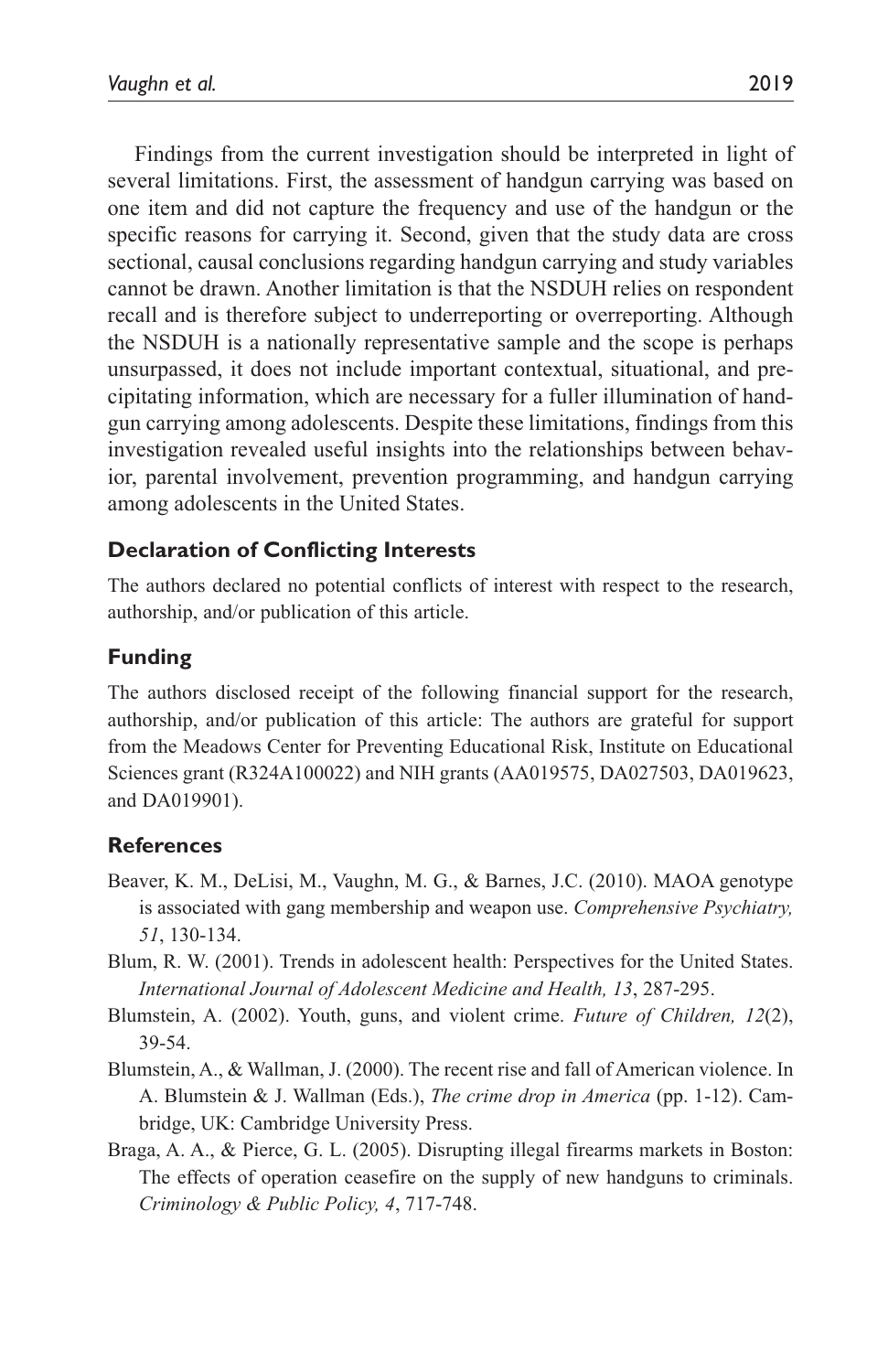- Brener, N., Lowry, R., Barrios, L., Simon, T. R., & Eaton, D. (2004). Violence-related behaviors among high school students—United States, 1991-2003. *Journal of the American Medical Association, 292*, 1168-1169.
- Brown, B. (2004). Juveniles and weapons: Recent research, conceptual considerations, and programmatic interventions. *Youth Violence and Juvenile Justice, 2*, 161-184.
- Cook, P. J., & Ludwig, J. (2004). Does gun prevalence affect teen gun carrying after all? *Criminology, 42*(1), 27-54.
- Cook, P. J., & Ludwig, J. (2004). Principles for effective gun policy. *Fordham Law Review*. Manuscript submitted for publication.
- DuRant, R. H., Krowchuk, D. P., Kreiter, S., Sinal, S. H., & Woods, C. R. (1999). Weapon carrying on school property among middle school students. *Archives of Pediatrics and Adolescent Medicine, 153*(1), 21-26.
- Kulig, J., Valentine, J., Griffith, J., & Ruthazer, R. (1998). Predictive model of weapon carrying among urban high school students: Results and validation. *Journal of Adolescent Health, 22*, 312-319.
- Lizotte, A. J., Krohn, M. D., Howell, J. C., Tobin, K., & Howard, G. J. (2000). Factors influencing gun carrying among young urban males over the adolescent-young adult life course. *Criminology, 38*, 811-834.
- Muula, A. S., Rudatsikira, E., & Siziya, S. (2008). Correlates of weapon carrying among high school students in the United States. *Annals of General Psychiatry, 7*. Retrieved from http://www.annals-general-psychiatry.com/content/pdf/1744- 859X-7-8.pdf
- Pickett, W., Craig, W., Harel, Y., Cunningham, J., Simpson, K., Molcho, M., . . . Currie, C. E. (2005). Cross-national study of fighting and weapon carrying as determinants of adolescent injury. *Pediatrics, 116*, e855-e863.
- Reich, K., Culross, P. L., & Behrman, R. E. (2002). Children, youth, and gun violence: Analysis and recommendations. *Future of Children, 12*(2), 5-24.
- StataCorp. (2007). *Stata Statistical Software: Release 10*. College Station, TX: Stata-Corp LP.
- Steinman, K. J., & Zimmerman, M. A. (2003). Episodic and persistent gun-carrying among urban African American adolescents. *Journal of Adolescent Health, 32*, 356-364.
- Substance Abuse and Mental Health Services Administration, Office of Applied Studies. (2009). *Results from the 2008 National Survey on Drug Use and Health: National Findings*. Rockville, MD: Substance Abuse and Mental Health Services Administration.
- Vaughan, R. D., McCarthy, J. F., Armstrong, B., Walter, H. J., Waterman, P. D., & Tiezzi, L. (1996). Carrying and using weapons: A survey of minority junior